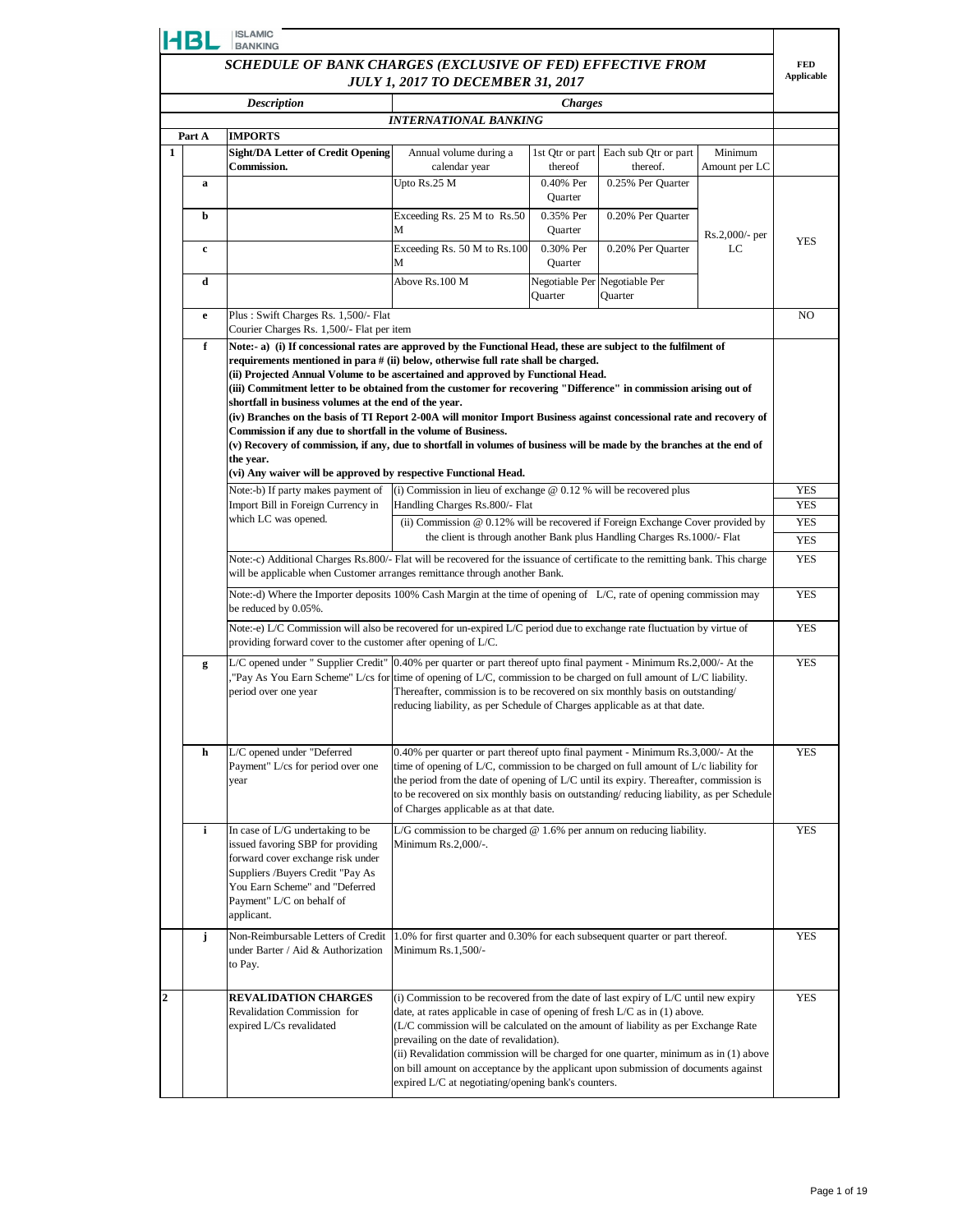|                                                            | HBL                                      | <b>ISLAMIC</b><br><b>BANKING</b>                                                                                                                                        |                                                                                                                                                                                                                                                                                                                                                                                                                                                         |                                 |  |
|------------------------------------------------------------|------------------------------------------|-------------------------------------------------------------------------------------------------------------------------------------------------------------------------|---------------------------------------------------------------------------------------------------------------------------------------------------------------------------------------------------------------------------------------------------------------------------------------------------------------------------------------------------------------------------------------------------------------------------------------------------------|---------------------------------|--|
| SCHEDULE OF BANK CHARGES (EXCLUSIVE OF FED) EFFECTIVE FROM |                                          |                                                                                                                                                                         |                                                                                                                                                                                                                                                                                                                                                                                                                                                         | <b>FED</b><br><b>Applicable</b> |  |
|                                                            | <b>JULY 1, 2017 TO DECEMBER 31, 2017</b> |                                                                                                                                                                         |                                                                                                                                                                                                                                                                                                                                                                                                                                                         |                                 |  |
|                                                            |                                          | <b>Description</b>                                                                                                                                                      | <b>Charges</b>                                                                                                                                                                                                                                                                                                                                                                                                                                          |                                 |  |
| 3                                                          |                                          | <b>TRANSFER OF L/C</b><br>Transfer of L/C to New Beneficiary                                                                                                            |                                                                                                                                                                                                                                                                                                                                                                                                                                                         |                                 |  |
|                                                            |                                          |                                                                                                                                                                         | Transfer commission at rates applicable in case of opening of fresh L/C<br>as in $(1)$ above. Minimum Rs.1,500/-                                                                                                                                                                                                                                                                                                                                        | <b>YES</b>                      |  |
|                                                            |                                          |                                                                                                                                                                         | Note:- In case where expired L/C is to be revalidated alongwith its transfer to new<br>beneficiary, then only one charge of (2) above with Minimum<br>Rs.1,500/-. will be applicable.                                                                                                                                                                                                                                                                   |                                 |  |
| $\overline{\mathbf{4}}$                                    |                                          | <b>Registration of Import Contract</b>                                                                                                                                  |                                                                                                                                                                                                                                                                                                                                                                                                                                                         |                                 |  |
|                                                            | a                                        | <b>Registration of Import Contract</b>                                                                                                                                  | With SBP in respect of Private Foreign<br>Handling charges Rs.6,000/- Flat<br>Currency Financing obtained by customer in<br>Pakistan from Foreign financiers.                                                                                                                                                                                                                                                                                           | <b>YES</b>                      |  |
|                                                            | b                                        | Issuance of certificate regarding<br>opening of LC for registration of<br>contract with another Bank for<br>booking of forward exchange cover<br>at importer's request. | Rs.1,000/- per application flat for LC upto Rs.1 M<br>Rs.1,500/- per application flat for LC over Rs.1 M                                                                                                                                                                                                                                                                                                                                                | <b>YES</b>                      |  |
|                                                            | c                                        | Contract Registration Fee other than<br>'a' above.                                                                                                                      |                                                                                                                                                                                                                                                                                                                                                                                                                                                         |                                 |  |
|                                                            | i                                        | upto Rs.75 Million<br>over Rs.75 Million                                                                                                                                | 0.20% Minimum Rs.2,000/- irrespective of import volumes.<br>Negotiable - (To be approved by Functional Head) minimum Rs.1,500/-                                                                                                                                                                                                                                                                                                                         | YES                             |  |
|                                                            | d                                        | <b>Registered Contract Amendment</b><br>Commission                                                                                                                      | Flat Charges Rs.1,000/- If amendment involves increase in amount then Commission<br>will be charged $@.0.15\%$ as mentioned above.<br>Note: For Expired Contract Revalidation:- In addition to amendment charges,<br>revalidation commission will be charged as per clause 4c (i) above.                                                                                                                                                                | <b>YES</b>                      |  |
| 5                                                          |                                          | <b>L/C Amendment Charges</b>                                                                                                                                            |                                                                                                                                                                                                                                                                                                                                                                                                                                                         |                                 |  |
|                                                            | a                                        | L/C Amendment Charges                                                                                                                                                   | Rs.1,200/- Flat per transaction or commission under items $(1)$ or $(2)$ or $(3)$ above, if<br>amendment involves increase in amount and/or extension in period of shipment.                                                                                                                                                                                                                                                                            | <b>YES</b>                      |  |
|                                                            |                                          | Plus: Swift Charges Rs. 600/- Flat<br>Courier Charges Rs.1,500/- Flat per item                                                                                          |                                                                                                                                                                                                                                                                                                                                                                                                                                                         | N <sub>0</sub>                  |  |
|                                                            | b                                        | Extention in maturity of Usance<br>Bills under L/C / Contract                                                                                                           | Service charges Rs.1500/- Flat per bill.                                                                                                                                                                                                                                                                                                                                                                                                                | <b>YES</b>                      |  |
| 6                                                          |                                          | <b>Murabaha Charges</b>                                                                                                                                                 |                                                                                                                                                                                                                                                                                                                                                                                                                                                         |                                 |  |
|                                                            | a                                        | Profit                                                                                                                                                                  | Profit rate as per Credit Line in PKR is to be charged from the date of debit to<br>NOSTRO Account or PAD Lodgement whichever is earlier till the date of retirement,<br>after adjustment of cash margin, if any.<br>In case of One Off Approval, Profit at normal PKR commercial rate to be applied<br>from the debit to NOSTRO Account or PAD Lodgement whichever is earlier till the<br>date of retirement, after adjustment of cash margin, if any. | NO.                             |  |
|                                                            | b                                        | Indirectly from the suppliers by the<br>Applicant / Bank without<br>registration of contract and payment<br>made thereagainst                                           | Import documents received Directly / Handling Charges Rs.2,000/= per shipment.                                                                                                                                                                                                                                                                                                                                                                          | <b>YES</b>                      |  |
| $\overline{7}$                                             |                                          | <b>L/C Cancellation Charges</b>                                                                                                                                         |                                                                                                                                                                                                                                                                                                                                                                                                                                                         |                                 |  |
|                                                            |                                          | L/C cancellation charges                                                                                                                                                | (i) Rs.2,000/- Flat<br>(ii) Plus Swift charges Rs.500/-                                                                                                                                                                                                                                                                                                                                                                                                 | YES<br>NO.                      |  |
| 8                                                          |                                          | <b>Credit Report Charges</b>                                                                                                                                            |                                                                                                                                                                                                                                                                                                                                                                                                                                                         |                                 |  |
|                                                            |                                          | Credit report on Foreign Suppliers/                                                                                                                                     | (i) Actual                                                                                                                                                                                                                                                                                                                                                                                                                                              | NO                              |  |
|                                                            |                                          | Buyers.                                                                                                                                                                 | (ii) Plus Swift charges - Rs.500/-<br>Note: In case credit report obtained from external agencies, actual Plus Swift Charges<br>Rs.500/- or Courier Charges - Rs.1,500/- to be recovered.                                                                                                                                                                                                                                                               | NO.                             |  |
| 9                                                          |                                          | FIM                                                                                                                                                                     |                                                                                                                                                                                                                                                                                                                                                                                                                                                         |                                 |  |
|                                                            | a                                        |                                                                                                                                                                         | Handling charges on Retirement of Import Documents under Sight L/C by keeping the Consignment under Pledge (FIM):-                                                                                                                                                                                                                                                                                                                                      |                                 |  |
|                                                            | i                                        | Arrangement of Facility                                                                                                                                                 | Nil                                                                                                                                                                                                                                                                                                                                                                                                                                                     |                                 |  |
|                                                            | ii                                       | On one time Request.                                                                                                                                                    | @ 0.55% of Bill Amount                                                                                                                                                                                                                                                                                                                                                                                                                                  | <b>YES</b>                      |  |
|                                                            | iii<br>b                                 | Due to Forced Clearance<br>Handling charges of D.A L/C Consignment cleared & kept under Pledge:-                                                                        | @ 1.20% of Bill Amount                                                                                                                                                                                                                                                                                                                                                                                                                                  | <b>YES</b>                      |  |
|                                                            | i                                        | Arranged at the time of opening of                                                                                                                                      | @ 0.35% of Bill Amount                                                                                                                                                                                                                                                                                                                                                                                                                                  | <b>YES</b>                      |  |
|                                                            |                                          | D.A L/C.                                                                                                                                                                |                                                                                                                                                                                                                                                                                                                                                                                                                                                         |                                 |  |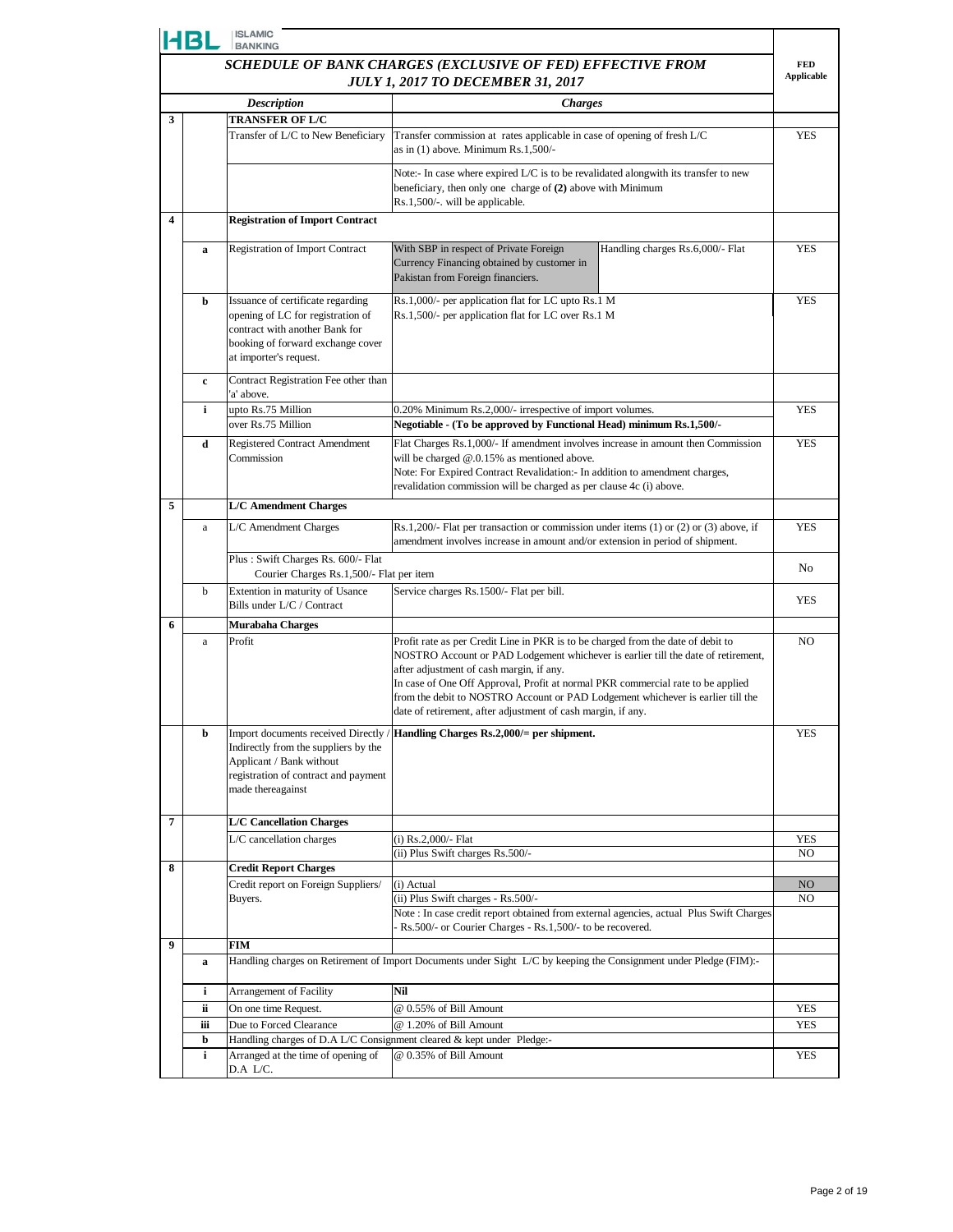|                | <b>ISLAMIC</b><br>HBL<br><b>BANKING</b>                       |                                                                                                                                                                                       |                                                                                                                                                                                                                                                 |                                                                 |                   |  |
|----------------|---------------------------------------------------------------|---------------------------------------------------------------------------------------------------------------------------------------------------------------------------------------|-------------------------------------------------------------------------------------------------------------------------------------------------------------------------------------------------------------------------------------------------|-----------------------------------------------------------------|-------------------|--|
|                | SCHEDULE OF BANK CHARGES (EXCLUSIVE OF FED) EFFECTIVE FROM    |                                                                                                                                                                                       |                                                                                                                                                                                                                                                 |                                                                 |                   |  |
|                | <b>Applicable</b><br><b>JULY 1, 2017 TO DECEMBER 31, 2017</b> |                                                                                                                                                                                       |                                                                                                                                                                                                                                                 |                                                                 |                   |  |
|                |                                                               | <b>Description</b>                                                                                                                                                                    | <b>Charges</b>                                                                                                                                                                                                                                  |                                                                 |                   |  |
|                | ii                                                            | One time facility to customer on his<br>request where Bank is not agreeable<br>to deliver documents on D.A basis<br>due to Forced PAD outstanding or<br>any over dues in the account. | @ 0.55% of Bill Amount                                                                                                                                                                                                                          |                                                                 | YES               |  |
|                | iii                                                           | Where customer fails to accept<br>documents on first presentation &<br>Bank is forced to clear the<br>Consignment & keep in Bonded<br>warehouse.                                      | @ 1.20% of Bill Amount                                                                                                                                                                                                                          |                                                                 | <b>YES</b>        |  |
| 10             |                                                               | Import Bills returned unpaid.                                                                                                                                                         |                                                                                                                                                                                                                                                 |                                                                 |                   |  |
|                |                                                               | Import Bills returned unpaid.                                                                                                                                                         | Handling charges US \$ 100/- or equivalent Pak Rupees.<br>Plus Courier charges Rs.1,500/- and any other charges from Beneficiary Bank for                                                                                                       |                                                                 | <b>YES</b><br>NO. |  |
|                |                                                               |                                                                                                                                                                                       | return of un-paid bills.                                                                                                                                                                                                                        |                                                                 |                   |  |
|                |                                                               |                                                                                                                                                                                       | Note: a) If documents received pertains to<br>other banks in Pakistan are sent to them to on<br>the instructions of forwarding Bank.                                                                                                            | Handling Charges US \$ 40 Plus<br>Courier Charges of $Rs.250/=$ | <b>YES</b>        |  |
|                |                                                               |                                                                                                                                                                                       | Note: b) If forwarding Bank authorize us to<br>delivery documents free of cost                                                                                                                                                                  | Handling Charges of Rs.2,000/- to be<br>recovered from Drawee.  | <b>YES</b>        |  |
| 11             |                                                               | <b>Documentary Collection</b>                                                                                                                                                         |                                                                                                                                                                                                                                                 |                                                                 |                   |  |
|                | a                                                             | <b>Import Collections:- Documentary</b><br>on Sight & Usance basis                                                                                                                    | Sight Rs.1,000/- Flat<br>Usance Commission @ 0.10% per month or part thereof (from the date of lodgement<br>until payment) Minimum Rs.1,000/-<br>Note: If usance bills lodged and retired on the same day Rs.1,000/- Flat will be<br>recovered. |                                                                 | <b>YES</b>        |  |
|                | b                                                             | Consignments.                                                                                                                                                                         | 0.1 % Minimum Rs. 1,000/- irrespective of import volume                                                                                                                                                                                         |                                                                 | <b>YES</b>        |  |
|                | c                                                             | Import against Advance payment to<br>suppliers.(Without L/C)                                                                                                                          | $(i)$ Rs. 1,500/- Flat at the time of remittance                                                                                                                                                                                                |                                                                 | YES               |  |
|                | d                                                             | Handling charges against payment of                                                                                                                                                   | (i) Handling charges Rs.1,500/-                                                                                                                                                                                                                 |                                                                 | <b>YES</b>        |  |
|                |                                                               | import bills from the proceeds of<br>FCF (Foreign Currency Financing)<br>where L/C is established and<br>shipping documents are received at<br>another Bank.                          | (ii) Plus Swift Charges Rs.500/-                                                                                                                                                                                                                |                                                                 | NO.               |  |
| 12             |                                                               | <b>Reimbursement Charges</b>                                                                                                                                                          |                                                                                                                                                                                                                                                 |                                                                 |                   |  |
|                |                                                               | Reimbursement charges<br>(Payable to reimbursing Banks)                                                                                                                               | At Actual                                                                                                                                                                                                                                       |                                                                 | N <sub>O</sub>    |  |
| 13             |                                                               | <b>Other Import Related Charges</b>                                                                                                                                                   |                                                                                                                                                                                                                                                 |                                                                 |                   |  |
|                | a                                                             | Issuance of freight certificate for<br>import on FOB basis.                                                                                                                           | Rs.1,000/- Flat                                                                                                                                                                                                                                 |                                                                 | <b>YES</b>        |  |
|                | b                                                             | Service charges against import<br>transactions i.e. Import Bills/PAD /<br>Collection / Direct Documents/<br>Advance Payment.                                                          | @ 0.15% Minimum Rs.1,500/-                                                                                                                                                                                                                      |                                                                 | <b>YES</b>        |  |
|                | c                                                             | Delivery Order issued for release of<br>AWB consignment in absence of<br>original documents.                                                                                          | Rs.2,000/- Flat                                                                                                                                                                                                                                 |                                                                 | <b>YES</b>        |  |
|                | d                                                             | Expenses recovery protest / Legal<br>charges                                                                                                                                          | At Actual                                                                                                                                                                                                                                       |                                                                 | NO.               |  |
|                | Part B                                                        | <b>EXPORTS</b>                                                                                                                                                                        |                                                                                                                                                                                                                                                 |                                                                 |                   |  |
| 1              | a                                                             | L/C Advising<br>Advising L/C                                                                                                                                                          | (i) $Rs.2,000/-$ Flat<br>(ii) Plus Courier Charges Rs.150/- (in case of within city) or Rs.250/- (in case of<br>intercity)                                                                                                                      |                                                                 | <b>YES</b><br>NO. |  |
|                | b                                                             | Export L/C Pre-Advice.                                                                                                                                                                | (i) Rs.1,000/- Flat<br>(ii) Plus Courier Charges Rs.150/- (in case of within city) or Rs.250/- (in case of<br>intercity)                                                                                                                        |                                                                 | YES<br>NO.        |  |
| $\overline{2}$ |                                                               | <b>Amendment Advising.</b>                                                                                                                                                            |                                                                                                                                                                                                                                                 |                                                                 |                   |  |
|                |                                                               | Amendment Advising.                                                                                                                                                                   | $(i)$ Rs.1,000/- Flat<br>(ii) Plus Courier Charges Rs.150/- (in case of within city) or Rs.250/- (in case of                                                                                                                                    |                                                                 | YES<br>NO         |  |
|                |                                                               |                                                                                                                                                                                       | intercity)                                                                                                                                                                                                                                      |                                                                 |                   |  |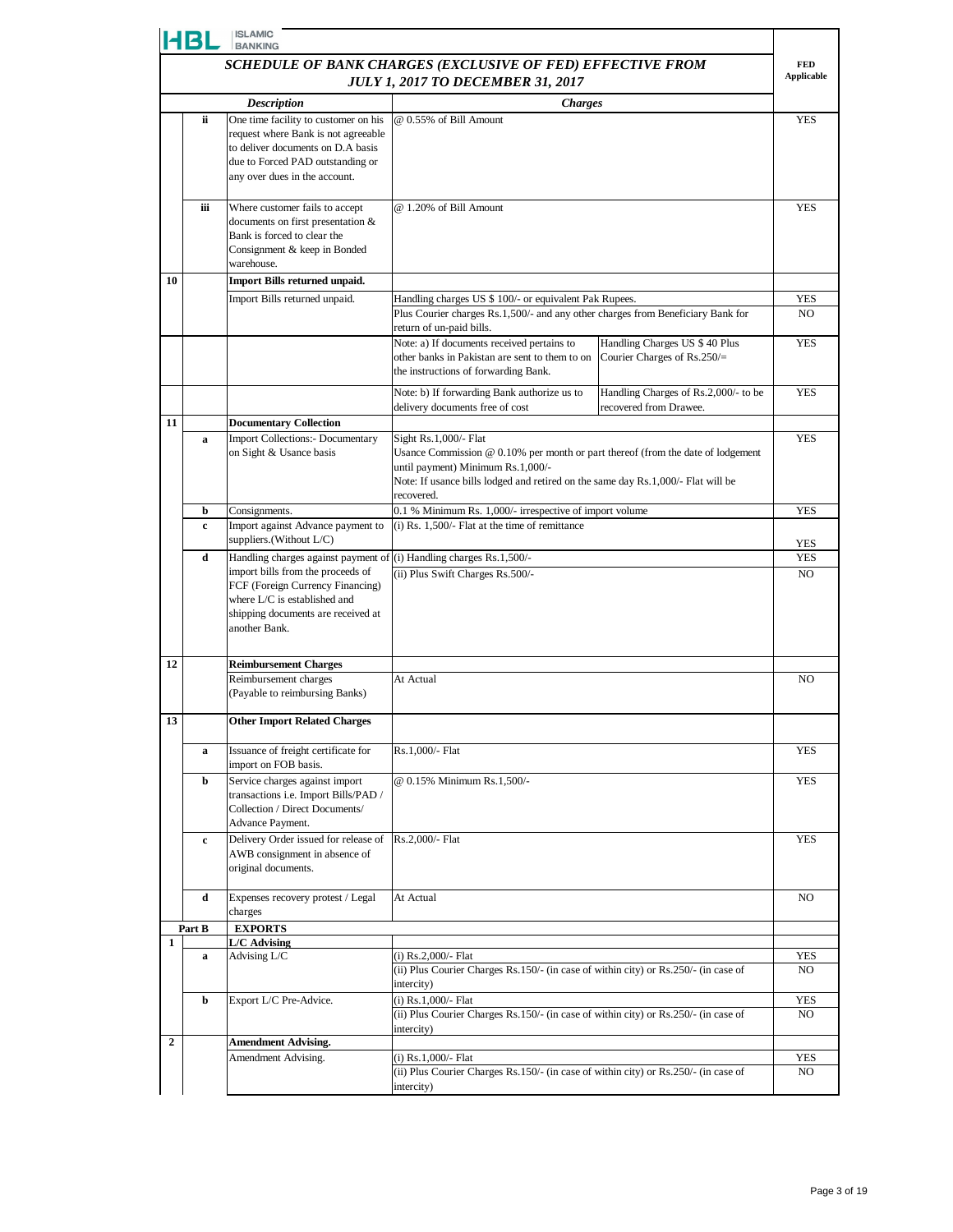| <b>ISLAMIC</b><br><b>HBL</b><br><b>BANKING</b> |                                                            |                                                                                                                                                                                                                  |                                                                                                                                                       |                              |  |  |
|------------------------------------------------|------------------------------------------------------------|------------------------------------------------------------------------------------------------------------------------------------------------------------------------------------------------------------------|-------------------------------------------------------------------------------------------------------------------------------------------------------|------------------------------|--|--|
|                                                | SCHEDULE OF BANK CHARGES (EXCLUSIVE OF FED) EFFECTIVE FROM |                                                                                                                                                                                                                  |                                                                                                                                                       |                              |  |  |
|                                                |                                                            |                                                                                                                                                                                                                  | <b>JULY 1, 2017 TO DECEMBER 31, 2017</b>                                                                                                              | Applicable                   |  |  |
|                                                |                                                            | <b>Description</b>                                                                                                                                                                                               | <b>Charges</b>                                                                                                                                        |                              |  |  |
| 3                                              |                                                            | <b>Negotiation</b>                                                                                                                                                                                               |                                                                                                                                                       |                              |  |  |
|                                                | a                                                          | Negotiation of Rupee Bills under<br>Export LCs.                                                                                                                                                                  | @ 0.25% Minimum Rs.1000/-                                                                                                                             | <b>YES</b>                   |  |  |
|                                                | b                                                          | Export bill realized through FCY<br>account                                                                                                                                                                      | @ 0.12% Minimum Rs.1,500/-                                                                                                                            | <b>YES</b>                   |  |  |
|                                                | c                                                          | Charges for Exports to<br>Afghanistan against<br>deposit/surrender of FCY Notes.                                                                                                                                 | @ 0.45% Minimum Rs.3,000/- The charges mentioned at Part-C (B) 1 (e) will not<br>be applicable here.                                                  | <b>YES</b>                   |  |  |
|                                                | d                                                          | <b>Export Development Surcharge</b>                                                                                                                                                                              | Rs.80/- Flat per transaction                                                                                                                          | <b>YES</b>                   |  |  |
|                                                | e                                                          | <b>Negotiation Charges</b><br>(FCY L/C's):                                                                                                                                                                       |                                                                                                                                                       |                              |  |  |
|                                                | i                                                          | <b>Clean Documents</b>                                                                                                                                                                                           | Rs.1,000/- Flat                                                                                                                                       | <b>YES</b>                   |  |  |
|                                                |                                                            |                                                                                                                                                                                                                  | Plus Courier Charges Rs.1,500/-                                                                                                                       | NO.                          |  |  |
|                                                | ii.                                                        | <b>Discrepant Documents</b>                                                                                                                                                                                      | Rs.2,000/- Flat<br>Plus Courier Charges Rs.1,500/-                                                                                                    | <b>YES</b><br>N <sub>O</sub> |  |  |
|                                                |                                                            |                                                                                                                                                                                                                  | Note: - Negotiable where annual export business volume on Group Basis is above Rs.25 M, with the approval of Functional                               |                              |  |  |
|                                                |                                                            | applicable and recoveries made in December.                                                                                                                                                                      | Head. If commitment of annual export business volume above Rs.25 M is not fulfilled then normal negotiation rates will be                             |                              |  |  |
|                                                | f                                                          | Documents-Returned Unpaid                                                                                                                                                                                        | Rs.600/- Flat per document plus charges of Correspondent Bank, if any.                                                                                | <b>YES</b>                   |  |  |
| $\overline{\mathbf{4}}$                        |                                                            | <b>Confirmation</b>                                                                                                                                                                                              |                                                                                                                                                       |                              |  |  |
|                                                |                                                            | Confirmation/Acceptance                                                                                                                                                                                          | These Charges will be approved on case to case basis by Financial Institutions-<br>Gloabal Trade Service (FI-GTS). Please refer Note No.7 (Last Page) | <b>YES</b>                   |  |  |
| 5                                              |                                                            | Transfer of L/Cs.                                                                                                                                                                                                |                                                                                                                                                       |                              |  |  |
| 6                                              |                                                            | Transfer of Export L/Cs.<br>Reimbursement                                                                                                                                                                        | Rs.1,500/- Flat                                                                                                                                       | <b>YES</b>                   |  |  |
|                                                |                                                            | Reimbursement payment to other                                                                                                                                                                                   | Rs.1,000/- Flat                                                                                                                                       | <b>YES</b>                   |  |  |
|                                                |                                                            | local banks from Non-Resident                                                                                                                                                                                    |                                                                                                                                                       |                              |  |  |
|                                                |                                                            | Rupee A/c.                                                                                                                                                                                                       |                                                                                                                                                       |                              |  |  |
| 7                                              |                                                            | <b>Processing of Documents under</b><br>L/C restricted on other Banks                                                                                                                                            |                                                                                                                                                       |                              |  |  |
|                                                |                                                            | Where documents are sent to other                                                                                                                                                                                | Rs.1,000/- Flat                                                                                                                                       | <b>YES</b>                   |  |  |
|                                                |                                                            | banks for negotiation under                                                                                                                                                                                      |                                                                                                                                                       |                              |  |  |
|                                                |                                                            | restricted Letters of Credit.                                                                                                                                                                                    |                                                                                                                                                       |                              |  |  |
| 8                                              | a                                                          | <b>Handling of Duty Draw - Back</b><br><b>Claims</b><br>Handling of Duty draw back claim                                                                                                                         | 0.25% minimum Rs.1,000/- per submission to SBP.                                                                                                       | <b>YES</b>                   |  |  |
|                                                | b                                                          |                                                                                                                                                                                                                  | Handling the processing of 6% $R&D$ 0.25% minimum Rs.1,000/- per submission to SBP.                                                                   | <b>YES</b>                   |  |  |
| 9                                              |                                                            | support claims to SBP.                                                                                                                                                                                           |                                                                                                                                                       |                              |  |  |
|                                                |                                                            | <b>NOC Issuance / Documents</b><br><b>Transferred</b>                                                                                                                                                            |                                                                                                                                                       |                              |  |  |
|                                                | a                                                          | Transfer of export proceeds to other<br>Bank.                                                                                                                                                                    | Commission @ 0.12% Minimum Rs.1,000/- Maximum Rs.7,000/-                                                                                              | <b>YES</b>                   |  |  |
|                                                | b                                                          | IERF - NOC for Entitlement                                                                                                                                                                                       | Rs.1,200/- (Flat) per case                                                                                                                            | YES                          |  |  |
|                                                | c                                                          | Charges for registration of contract<br>for Export of Raw Cotton with State<br>Bank of Pakistan and subsequent<br>handling of shipping documents for<br>return of Bank Guarantee from State<br>Bank of Pakistan. | Rs.1,500/- Flat                                                                                                                                       | <b>YES</b>                   |  |  |
|                                                | d                                                          | Preparation of substitution case in<br>Islamic export re-finances.                                                                                                                                               | Rs.1,500 /- Flat                                                                                                                                      | <b>YES</b>                   |  |  |
| 10                                             |                                                            | <b>Collections</b>                                                                                                                                                                                               |                                                                                                                                                       |                              |  |  |
|                                                | a                                                          | Foreign Cheques/ Drafts/ FTCs                                                                                                                                                                                    | (i) 0.12% Minimum Rs.200/- Maximum Rs.1,200/-                                                                                                         | YES                          |  |  |
|                                                |                                                            |                                                                                                                                                                                                                  | (ii) Plus Courier Charges - Rs.150/- Flat                                                                                                             | NO                           |  |  |
|                                                | b                                                          | Foreign Documentary Bills for<br>Collection (on which Bank does not<br>earn any Exchange difference).                                                                                                            | @ 0.20% Minimum Rs.1,000/- Maximum Rs.2,000/-                                                                                                         | <b>YES</b>                   |  |  |
|                                                | c                                                          | FDBC where Bank earns exchange<br>difference.                                                                                                                                                                    | Rs.500/- Flat Per Shipment                                                                                                                            | <b>YES</b>                   |  |  |
|                                                | d                                                          | Transfer of export bill lodged under<br>collection to other banks.                                                                                                                                               | Rs.1,200/- Flat                                                                                                                                       | <b>YES</b>                   |  |  |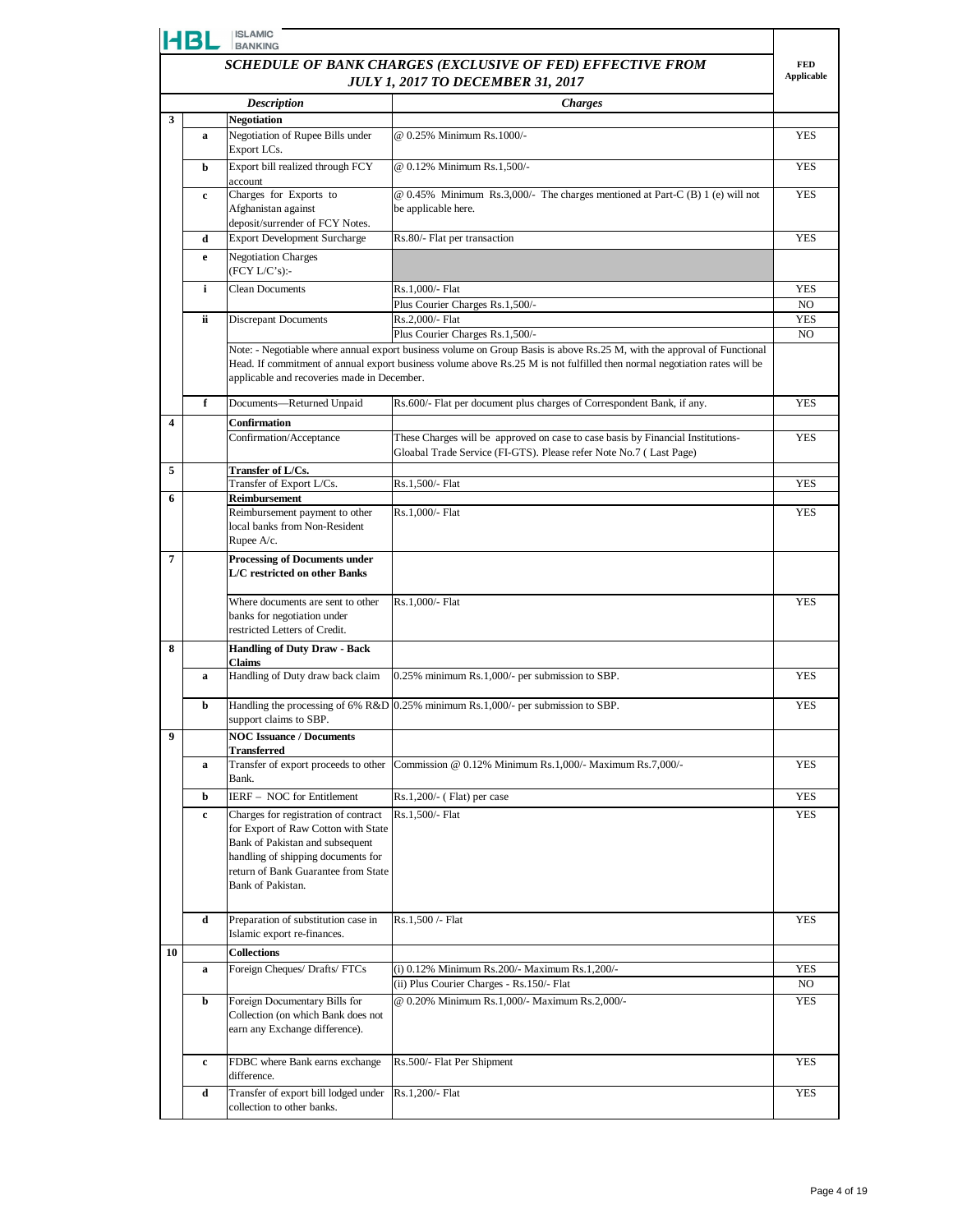| <b>ISLAMIC</b><br><b>HBL</b><br><b>BANKING</b> |                                                            |                                                                        |                                                                                                                                                                             |                |  |
|------------------------------------------------|------------------------------------------------------------|------------------------------------------------------------------------|-----------------------------------------------------------------------------------------------------------------------------------------------------------------------------|----------------|--|
|                                                | SCHEDULE OF BANK CHARGES (EXCLUSIVE OF FED) EFFECTIVE FROM |                                                                        |                                                                                                                                                                             |                |  |
|                                                |                                                            |                                                                        | <b>JULY 1, 2017 TO DECEMBER 31, 2017</b>                                                                                                                                    | Applicable     |  |
|                                                |                                                            | <b>Description</b><br>Service charges against Export                   | <b>Charges</b><br>0.13% minimum Rs.1000/-                                                                                                                                   | <b>YES</b>     |  |
|                                                | e                                                          | Documents sent on collection                                           |                                                                                                                                                                             |                |  |
|                                                |                                                            | basis where payment cover is                                           | (i) Note:- The Bank will recover upfront Courier charges from Exporters - Rs.1,500/-<br>at the time of dispatch of documents or Courier charges as per Exporter's agreement | N <sub>O</sub> |  |
|                                                |                                                            | already received in our NOSTRO<br>A/C. (Other than Advance Payment)    | with Courier Company. Exporters will have to produce copies of such agreements with                                                                                         |                |  |
|                                                |                                                            |                                                                        | Courier companies which are on Bank's panel.                                                                                                                                |                |  |
| 11                                             |                                                            | <b>Advance Payment Charges</b>                                         |                                                                                                                                                                             |                |  |
|                                                |                                                            | Handling Charges against advance<br>payment received for export        | 0.10% minimum Rs.1.000/-                                                                                                                                                    | <b>YES</b>     |  |
|                                                | Part C                                                     | FOREIGN CURRENCY REMITTANCES                                           |                                                                                                                                                                             |                |  |
| A                                              |                                                            | <b>OUTWARD:</b>                                                        |                                                                                                                                                                             |                |  |
| $\mathbf{1}$                                   | ai                                                         | Issuance of FDD from FC A/C &<br>against PKR as per Foreign Exchage    | @ 0.25% Minimum Rs 1000/-                                                                                                                                                   | <b>YES</b>     |  |
|                                                |                                                            | Regulations                                                            |                                                                                                                                                                             |                |  |
|                                                |                                                            |                                                                        |                                                                                                                                                                             |                |  |
|                                                |                                                            |                                                                        | Plus Swift charges Rs.500/-                                                                                                                                                 | NO.            |  |
|                                                |                                                            |                                                                        | Note:- This commission will not be recovered where FC proceeds of Home Remittance<br>are sent as settlement to the beneficiary's bank.                                      |                |  |
|                                                |                                                            |                                                                        | - Free issuance of FDD for HBL at Work (Islamic) Account                                                                                                                    |                |  |
|                                                | aii                                                        | Issuance of FFT from FC A/C &<br>@ 0.25% Minimum Rs 750/-              |                                                                                                                                                                             | <b>YES</b>     |  |
|                                                |                                                            | against PKR as per Foreign Exchage                                     |                                                                                                                                                                             |                |  |
|                                                |                                                            | Regulations                                                            |                                                                                                                                                                             |                |  |
|                                                |                                                            |                                                                        | Plus Swift charges Rs.500/-                                                                                                                                                 | N <sub>O</sub> |  |
|                                                |                                                            |                                                                        | Note:- This commission will not be recovered where FC proceeds of Home Remittance                                                                                           |                |  |
|                                                |                                                            |                                                                        | are sent as settlement to the beneficiary's bank.<br>- Commission Charges are to be waived for HBL at Work (Islamic) Account but                                            |                |  |
|                                                |                                                            |                                                                        | SWIFT Charges will apply & should be deducted.                                                                                                                              |                |  |
|                                                | b                                                          | Special remittance in respect of                                       | Service charges Rs.1,000/- per case in addition to normal remittance charges under                                                                                          | <b>YES</b>     |  |
|                                                |                                                            | Shipping Freight, Dividend,<br>Advertisement etc.                      | $1(a)$ above.                                                                                                                                                               |                |  |
|                                                | c                                                          | <b>Local Foreign Funds Transfers (LFFT)</b>                            |                                                                                                                                                                             |                |  |
|                                                |                                                            | LFFT within the same Branch or to                                      | Free                                                                                                                                                                        |                |  |
|                                                |                                                            | any Branch within the same city,<br>irrespective of amount             |                                                                                                                                                                             |                |  |
|                                                |                                                            | <b>Intercity LFFT</b>                                                  | 0.10%<br>Depending on the currency in which                                                                                                                                 | <b>YES</b>     |  |
|                                                |                                                            |                                                                        | Minimum - $\text{USS} = 5/-$<br>transfer is being made<br>$GBP = 3/-$                                                                                                       |                |  |
|                                                |                                                            |                                                                        | Euro = $4/-$                                                                                                                                                                |                |  |
|                                                |                                                            |                                                                        | Note: Free intercity LEFT for HBL at Work (Islamic) Account                                                                                                                 |                |  |
|                                                | d                                                          | <b>FFT/FDD</b>                                                         |                                                                                                                                                                             |                |  |
|                                                | e                                                          | Cancellation Charges / Stop                                            | Rs.500/- Plus drawee bank charges if any                                                                                                                                    | <b>YES</b>     |  |
|                                                |                                                            | Payment per instrument.                                                |                                                                                                                                                                             |                |  |
|                                                |                                                            |                                                                        |                                                                                                                                                                             |                |  |
|                                                |                                                            |                                                                        | Plus Swift charges Rs.500/-                                                                                                                                                 | NO.            |  |
|                                                | f                                                          | Issuance of duplicate FDD                                              | Normal Issuance Charges under 1(a) above.                                                                                                                                   | YES            |  |
|                                                |                                                            |                                                                        |                                                                                                                                                                             |                |  |
|                                                |                                                            |                                                                        |                                                                                                                                                                             |                |  |
| В                                              |                                                            | <b>INWARD:</b>                                                         | Plus Swift Charges - Rs.500/- for additional message.                                                                                                                       | NO             |  |
| $\mathbf{1}$                                   | a                                                          | Home Remittance                                                        | NIL                                                                                                                                                                         |                |  |
|                                                | b                                                          | Others (Advance Payment)                                               | NIL                                                                                                                                                                         |                |  |
|                                                | c                                                          | Coinstar Money Transfer<br>(Previously Travelex)                       | NIL                                                                                                                                                                         |                |  |
|                                                | d                                                          | Service charges on payment of all                                      | @ Rs.0.15% Minimum Rs.500/- Maximum Rs.4,000/-                                                                                                                              | YES            |  |
|                                                |                                                            | Inward Foreign Remittances (other<br>than Home Remittances) to         | Plus Courier Charges Rs. 150/-                                                                                                                                              | NO.            |  |
|                                                |                                                            | beneficiaries maintaining accounts                                     |                                                                                                                                                                             |                |  |
|                                                |                                                            | with other Banks.                                                      |                                                                                                                                                                             |                |  |
|                                                | e                                                          | Commission / Handling charges on<br>deposits of Foreign Currency Notes | Free if the deposit remains with the Bank for 14 days,<br>otherwise commission @ 0.25% (in FCY or Pak Rupees).                                                              | YES            |  |
|                                                |                                                            | for the credit of FC Account in                                        | Minimum Rs.300/-                                                                                                                                                            |                |  |
|                                                |                                                            | respective currencies.                                                 | Note: These Charges will be applicable only on the amount remitted / withdrawn within 14                                                                                    |                |  |
|                                                |                                                            |                                                                        | days from the FCN amount deposited in the FC Accounts.                                                                                                                      |                |  |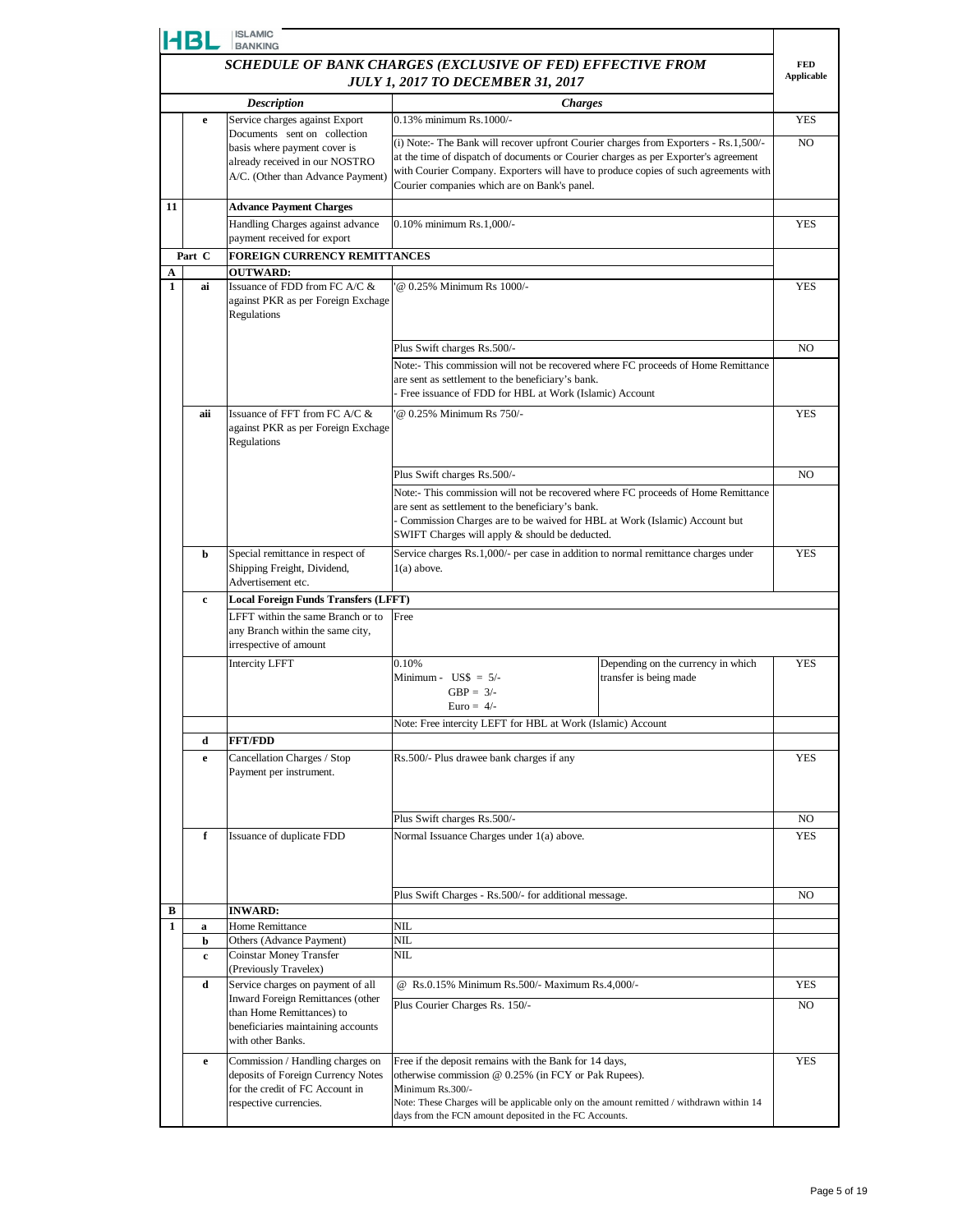|                | <b>ISLAMIC</b><br><b>BANKING</b>                                                                                                     |                                                                                          |                |  |  |  |
|----------------|--------------------------------------------------------------------------------------------------------------------------------------|------------------------------------------------------------------------------------------|----------------|--|--|--|
|                | SCHEDULE OF BANK CHARGES (EXCLUSIVE OF FED) EFFECTIVE FROM<br><b>JULY 1, 2017 TO DECEMBER 31, 2017</b>                               |                                                                                          |                |  |  |  |
|                | <b>Description</b><br><b>Charges</b>                                                                                                 |                                                                                          |                |  |  |  |
|                | Part D                                                                                                                               | OTHER CHARGES ON FOREIGN EXCHANGE TRANSACTIONS                                           |                |  |  |  |
| 1              | Correspondents' charges, if any, will At actual<br>be recovered.                                                                     |                                                                                          | N <sub>O</sub> |  |  |  |
| $\mathbf{2}$   | Foreign bills sent for collection                                                                                                    | Rs.500/- Flat Plus Correspondent Bank's Charges, if any                                  | <b>YES</b>     |  |  |  |
|                | returned unpaid.                                                                                                                     | Plus Swift charges Rs.500/- if applicable.                                               | NO.            |  |  |  |
| 3              | Inward collections received (relating<br>to F.C A/c) from abroad or local                                                            | US\$ 5/- for collection upto US\$ 1,000/-<br>US\$ 15/- for collection above US\$ 1,000/- | <b>YES</b>     |  |  |  |
|                | banks/ branches & where payment is<br>demanded in Foreign Currency.                                                                  | Plus Swift charges Rs.500/-                                                              | NO.            |  |  |  |
| 4              | Clean Inward Foreign collection<br>cheque Return charges (to be<br>charged for sending back cheque to<br>collecting Bank through DHL | US\$20/- (To be recovered from collecting Bank)                                          | <b>YES</b>     |  |  |  |
| 5              | Inward cheques received from local<br>branches, up-country branches or                                                               | Commission $@$ 0.15% Minimum Rs.250/-                                                    | <b>YES</b>     |  |  |  |
|                | local banks for payment in Pak.<br>Rupees. (Convert the relevant<br>Foreign Currency at the buying rate)                             | Plus Swift charges Rs.500/-                                                              | N <sub>O</sub> |  |  |  |
| 6              | Issuance of Proceeds Realization<br>Certificate, if transaction is older<br>than one year.                                           | Rs.500/- Flat per certificate.                                                           | <b>YES</b>     |  |  |  |
| $\overline{7}$ | <b>Duplicate Proceeds Realization</b><br>Certificate.                                                                                | Rs.1,000/- Flat per certificate.                                                         | <b>YES</b>     |  |  |  |
| 8              | Standing Instruction Charges in<br>Foreign Currency A/c.                                                                             | US\$ 5/- per transaction plus actual remittance charges as applicable.                   | <b>YES</b>     |  |  |  |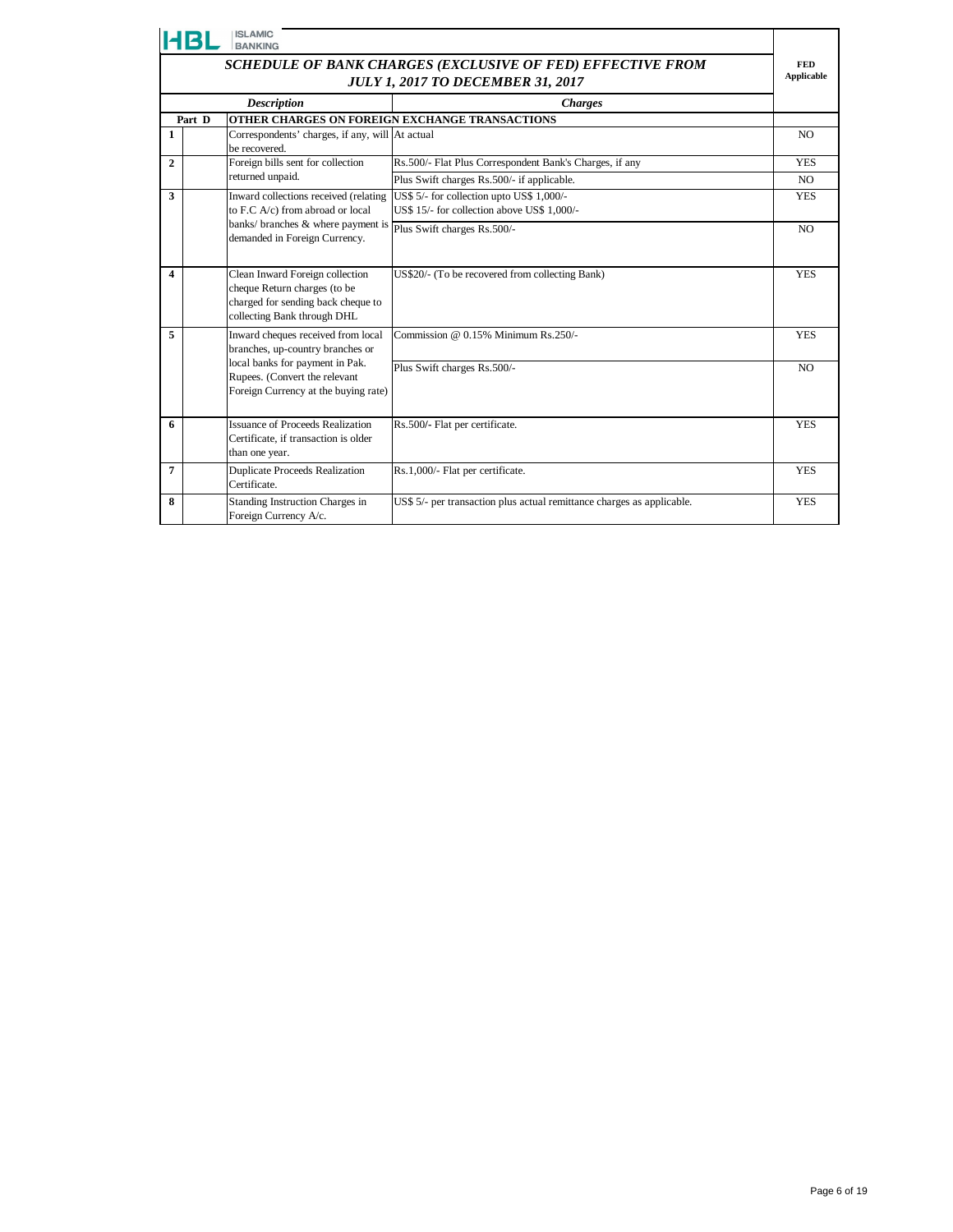|                | HBL                                                                                                                         | <b>ISLAMIC</b><br><b>BANKING</b>                                                                                                                                                               |                                                           |                                                                                                                                                                                                                                                                                                                                                                                                                                                                                     |                       |            |  |
|----------------|-----------------------------------------------------------------------------------------------------------------------------|------------------------------------------------------------------------------------------------------------------------------------------------------------------------------------------------|-----------------------------------------------------------|-------------------------------------------------------------------------------------------------------------------------------------------------------------------------------------------------------------------------------------------------------------------------------------------------------------------------------------------------------------------------------------------------------------------------------------------------------------------------------------|-----------------------|------------|--|
|                | SCHEDULE OF BANK CHARGES (EXCLUSIVE OF FED) EFFECTIVE FROM<br><b>Applicable</b><br><b>JULY 1, 2017 TO DECEMBER 31, 2017</b> |                                                                                                                                                                                                |                                                           |                                                                                                                                                                                                                                                                                                                                                                                                                                                                                     |                       |            |  |
|                |                                                                                                                             | <b>Description</b>                                                                                                                                                                             |                                                           | <b>Charges</b>                                                                                                                                                                                                                                                                                                                                                                                                                                                                      |                       |            |  |
|                | Part E                                                                                                                      | <b>REMITTANCES</b>                                                                                                                                                                             | <b>DOMESTIC BANKING</b>                                   |                                                                                                                                                                                                                                                                                                                                                                                                                                                                                     |                       |            |  |
| $\mathbf{1}$   |                                                                                                                             | Issuance of Banker's Cheque                                                                                                                                                                    |                                                           |                                                                                                                                                                                                                                                                                                                                                                                                                                                                                     |                       |            |  |
|                | a                                                                                                                           | Through A/c                                                                                                                                                                                    |                                                           | Rs.250/- Flat                                                                                                                                                                                                                                                                                                                                                                                                                                                                       |                       | YES        |  |
|                | b                                                                                                                           | <b>Against Cash</b>                                                                                                                                                                            |                                                           | 0.50% of the Trasaction amount<br>Min.Rs.500/- Max.Rs.5,000/-                                                                                                                                                                                                                                                                                                                                                                                                                       |                       | YES        |  |
|                |                                                                                                                             | Note:-                                                                                                                                                                                         |                                                           |                                                                                                                                                                                                                                                                                                                                                                                                                                                                                     |                       | NO.        |  |
|                |                                                                                                                             | should not exceed 0.50% of fee/dues or Rs.25/- per instrument, whichever is less.                                                                                                              |                                                           | Charges for issuance of Banker's Cheque for payment of fee/dues in favour of Educational Institutions, HEC/Board etc.                                                                                                                                                                                                                                                                                                                                                               |                       |            |  |
|                | $\mathbf c$                                                                                                                 | For Cash Management customers, Charges as per specific agreement with them.                                                                                                                    |                                                           |                                                                                                                                                                                                                                                                                                                                                                                                                                                                                     |                       |            |  |
|                | d                                                                                                                           | Cancellation of Bankers Cheque                                                                                                                                                                 | Rs.500/- Flat for non customers and Rs.200 for customers. |                                                                                                                                                                                                                                                                                                                                                                                                                                                                                     |                       | <b>YES</b> |  |
|                |                                                                                                                             |                                                                                                                                                                                                | Note:- No cancellation charges on Banker's Cheque :       | (i) Issued in favour of Ministry of Food, Government of Pakistan, as an advance<br>deposit against BARDANA (Jute Bags) only during wheat procurement season.<br>(ii) Issued in favour of Government Departments as Security Deposit and refunded to<br>the Purchaser on recommendation of the same Government Department.<br>(iii) Issued in favor of Educational institutions / HEC / Board etc.<br>(iv) HBL Al-Mukhtar (Islamic Freedom)A/c holder is exempted from these charges |                       |            |  |
|                | e                                                                                                                           | Issuance of Replacement, in case of<br>lost Banker's Cheque                                                                                                                                    | Same as Banker's Cheque issuance charges                  |                                                                                                                                                                                                                                                                                                                                                                                                                                                                                     |                       | <b>YES</b> |  |
|                | $\mathbf f$                                                                                                                 | Courier Delivery of Banker's Cheque Rs. 250/-                                                                                                                                                  |                                                           |                                                                                                                                                                                                                                                                                                                                                                                                                                                                                     |                       |            |  |
| $\overline{2}$ |                                                                                                                             | <b>Call Deposit Receipt (CDR</b>                                                                                                                                                               |                                                           |                                                                                                                                                                                                                                                                                                                                                                                                                                                                                     |                       |            |  |
|                | a                                                                                                                           | <b>Issuance from Account</b>                                                                                                                                                                   | Rs. 200/-                                                 |                                                                                                                                                                                                                                                                                                                                                                                                                                                                                     |                       | YES        |  |
|                | b                                                                                                                           | Cancellation of CDR issued from<br>Account                                                                                                                                                     | Rs. 200/-                                                 |                                                                                                                                                                                                                                                                                                                                                                                                                                                                                     |                       | YES        |  |
|                | $\mathbf c$                                                                                                                 | Issuance of Duplicate CDR issued<br>from account                                                                                                                                               | Rs. 200/-                                                 |                                                                                                                                                                                                                                                                                                                                                                                                                                                                                     |                       | <b>YES</b> |  |
| 3              |                                                                                                                             | Special Pre-printed Drafts for CMD<br>Customers                                                                                                                                                |                                                           | @ 0.04% - issuance charges or as per agreement by CMD with the customer.                                                                                                                                                                                                                                                                                                                                                                                                            |                       | <b>YES</b> |  |
| 4              |                                                                                                                             | INTER BRANCH ONLINE TRANSACTIONS / CROSS BRANCH OFF LINE TRANSFERS                                                                                                                             |                                                           |                                                                                                                                                                                                                                                                                                                                                                                                                                                                                     |                       |            |  |
|                |                                                                                                                             | Product<br>Deposit (Cash)                                                                                                                                                                      | <b>Transaction</b><br>(i) Within City                     | <b>Charges</b><br>Free                                                                                                                                                                                                                                                                                                                                                                                                                                                              | <b>Payable By</b>     | <b>YES</b> |  |
|                | a                                                                                                                           |                                                                                                                                                                                                | ii) Inter city                                            | Flat $Rs.370/=$                                                                                                                                                                                                                                                                                                                                                                                                                                                                     | Depositor             |            |  |
|                |                                                                                                                             | Note:-                                                                                                                                                                                         |                                                           | i) Al-Mukhtar (Islamic Freedom) account is exempted from the recovery of Within City & Intercity charges.                                                                                                                                                                                                                                                                                                                                                                           |                       |            |  |
|                | b                                                                                                                           | Withdrawals (Cash)                                                                                                                                                                             | ii) Within City Upto                                      | Free                                                                                                                                                                                                                                                                                                                                                                                                                                                                                |                       |            |  |
|                |                                                                                                                             |                                                                                                                                                                                                | Rs.500,000/- per day other                                |                                                                                                                                                                                                                                                                                                                                                                                                                                                                                     |                       |            |  |
|                |                                                                                                                             |                                                                                                                                                                                                | (ii) Within City Over<br>$Rs.500,000/=$ per day           | 0.1% of the transaction amount with<br>Minimum Rs.500/-                                                                                                                                                                                                                                                                                                                                                                                                                             |                       |            |  |
|                |                                                                                                                             |                                                                                                                                                                                                | (iii) Inter-city upto                                     | Flat Rs 370/-                                                                                                                                                                                                                                                                                                                                                                                                                                                                       | <b>Account Holder</b> | YES        |  |
|                |                                                                                                                             |                                                                                                                                                                                                | Rs.500,000/- per day                                      |                                                                                                                                                                                                                                                                                                                                                                                                                                                                                     |                       |            |  |
|                |                                                                                                                             |                                                                                                                                                                                                | (iv) Inter-City Over<br>$Rs.500,000/=$                    | 0.1% of the transaction amount with<br>Minimum Rs.500/-                                                                                                                                                                                                                                                                                                                                                                                                                             |                       |            |  |
|                | c                                                                                                                           | Cheque Deposits                                                                                                                                                                                | (i) Within city and within the                            | Free                                                                                                                                                                                                                                                                                                                                                                                                                                                                                |                       |            |  |
|                |                                                                                                                             | (HBL Cheque - For credit to HBL<br>Account)                                                                                                                                                    | Catchment area of One<br><b>Clearing House</b>            |                                                                                                                                                                                                                                                                                                                                                                                                                                                                                     | <b>Account Holder</b> | <b>YES</b> |  |
|                |                                                                                                                             |                                                                                                                                                                                                | (ii) Inter city                                           | Free                                                                                                                                                                                                                                                                                                                                                                                                                                                                                |                       |            |  |
|                | d                                                                                                                           | Non-HBL Cheque deposited in local<br>clearing and funds credited to HBL<br>Inter-city Branch Account                                                                                           |                                                           | Flat Rs. $370/$ =                                                                                                                                                                                                                                                                                                                                                                                                                                                                   | Beneficiary           | YES        |  |
|                | e                                                                                                                           | Local Funds Transfers (LFTs)                                                                                                                                                                   | (i) Within city and within the                            | Free                                                                                                                                                                                                                                                                                                                                                                                                                                                                                |                       |            |  |
|                |                                                                                                                             | Online Funds Transfer / Cross<br><b>Branch Transfers</b>                                                                                                                                       | Catchment area of One<br><b>Clearing House</b>            |                                                                                                                                                                                                                                                                                                                                                                                                                                                                                     | <b>Account Holder</b> | <b>YES</b> |  |
|                |                                                                                                                             |                                                                                                                                                                                                | (ii) Inter city                                           | Flat Rs.200/-                                                                                                                                                                                                                                                                                                                                                                                                                                                                       |                       |            |  |
|                |                                                                                                                             | Note: HBL Cheque to be obtained from Account Holders for all LFTs (e) above.                                                                                                                   |                                                           |                                                                                                                                                                                                                                                                                                                                                                                                                                                                                     |                       |            |  |
|                |                                                                                                                             | Note:-1 (a) Where link is down, remittance may be sent by other means without extra charges.                                                                                                   |                                                           |                                                                                                                                                                                                                                                                                                                                                                                                                                                                                     |                       |            |  |
|                |                                                                                                                             | (b) All on-line transactions should be treated as within city between following cities:<br>(i) Islamabad & Rawalpindi<br>(ii) Chenab Nagar (Rabwah) and Chinniot<br>(iii) Khushab & Jauharabad |                                                           |                                                                                                                                                                                                                                                                                                                                                                                                                                                                                     |                       |            |  |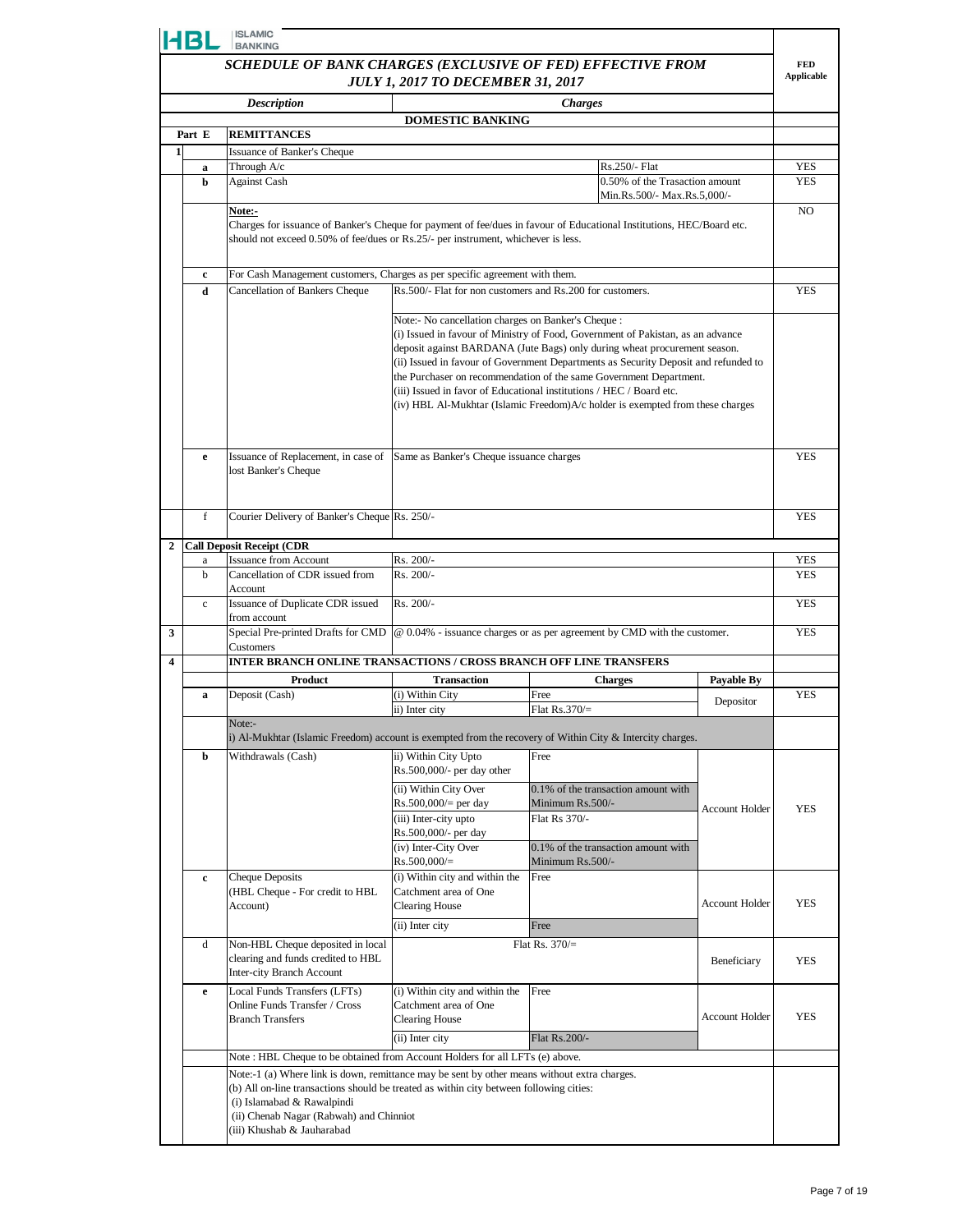|   | HBL                                                        | <b>ISLAMIC</b><br><b>BANKING</b>                                                                                                                               |                                                                                                                                                                 |                                                                            |                                                                |                         |                   |
|---|------------------------------------------------------------|----------------------------------------------------------------------------------------------------------------------------------------------------------------|-----------------------------------------------------------------------------------------------------------------------------------------------------------------|----------------------------------------------------------------------------|----------------------------------------------------------------|-------------------------|-------------------|
|   | SCHEDULE OF BANK CHARGES (EXCLUSIVE OF FED) EFFECTIVE FROM |                                                                                                                                                                |                                                                                                                                                                 |                                                                            |                                                                | <b>FED</b>              |                   |
|   | <b>JULY 1, 2017 TO DECEMBER 31, 2017</b>                   |                                                                                                                                                                |                                                                                                                                                                 |                                                                            |                                                                |                         | <b>Applicable</b> |
|   |                                                            | <b>Description</b>                                                                                                                                             |                                                                                                                                                                 | <b>Charges</b>                                                             |                                                                |                         |                   |
|   |                                                            | Note:-(2) (a) As per HOK instructions all HBL Cheques deposited at Branch Counters which are drawn on Misys Branches                                           |                                                                                                                                                                 |                                                                            |                                                                |                         |                   |
|   |                                                            | must be collected through Online facility instead of NIFT.                                                                                                     |                                                                                                                                                                 |                                                                            |                                                                |                         | <b>YES</b>        |
|   |                                                            | (b) Collection of Non HBL Cheque Rs.300/- Flat (Plus FED) where NIFT facility is available otherwise Normal OBC                                                |                                                                                                                                                                 |                                                                            |                                                                |                         |                   |
|   |                                                            | Charges are to be recovered.<br>Note:-(3) Cash Management as per agreement signed with the customer.                                                           |                                                                                                                                                                 |                                                                            |                                                                |                         | <b>YES</b>        |
|   |                                                            | Note:-(4) Cash Management as per Schedule of Charges where no written agreement is available.                                                                  |                                                                                                                                                                 |                                                                            |                                                                |                         | <b>YES</b>        |
|   |                                                            | Note:-(5) No service charges shall be recovered from students depositing fee directly in the Fee Collection Account of the                                     |                                                                                                                                                                 |                                                                            |                                                                |                         |                   |
|   |                                                            | educational institution through Cash Deposit / LFT / IBTS / Cross Branch Transaction etc.                                                                      |                                                                                                                                                                 |                                                                            |                                                                |                         |                   |
|   |                                                            | Note:-(6) charges mentioned at 4 a,b, c, d & e are also applicable for all Branches                                                                            |                                                                                                                                                                 |                                                                            |                                                                |                         |                   |
|   |                                                            | Note:-(7) Charges mentioned in Point 4 (a,b & d) above are not applicable on HBL Al-Mukhtar (Islamic Freedom) Account                                          |                                                                                                                                                                 |                                                                            |                                                                |                         |                   |
|   |                                                            | and HBL at Work (Islamic) Account Holders.                                                                                                                     |                                                                                                                                                                 |                                                                            |                                                                |                         |                   |
|   |                                                            | Note:-(8) All charges pertaining to intercity funds transfers under this section will be exempted in case of sales of third party<br>mutual fund transactions. |                                                                                                                                                                 |                                                                            |                                                                |                         |                   |
| 5 |                                                            | HBL RUPEE TRAVELLERS' CHEQUES :                                                                                                                                |                                                                                                                                                                 |                                                                            |                                                                |                         |                   |
|   | a                                                          | Issuance of HBL Travelers Cheques Rs. 10/- per leaf                                                                                                            |                                                                                                                                                                 |                                                                            |                                                                |                         | <b>YES</b>        |
|   |                                                            |                                                                                                                                                                |                                                                                                                                                                 |                                                                            |                                                                |                         |                   |
|   | b                                                          | Refund in lieu of lost Travelers                                                                                                                               | $Rs.100/-$ per leaf                                                                                                                                             |                                                                            |                                                                |                         | <b>YES</b>        |
|   |                                                            | Cheques<br>Issuance of TCs in lieu of lost TCs                                                                                                                 | Rs. 100/- per leaf                                                                                                                                              |                                                                            |                                                                |                         | <b>YES</b>        |
|   | $\mathbf{c}$                                               |                                                                                                                                                                |                                                                                                                                                                 |                                                                            |                                                                |                         |                   |
| 6 |                                                            | 3rd Party Funds Transfer using SBP's, RTGS System MT 103 Facility                                                                                              |                                                                                                                                                                 |                                                                            |                                                                |                         |                   |
|   |                                                            | Threshold amount of 3td Party Funds Transfer through RTGS via MT-103 is Rs.1 Million                                                                           |                                                                                                                                                                 |                                                                            |                                                                |                         |                   |
|   |                                                            |                                                                                                                                                                |                                                                                                                                                                 | <b>Charges Payable to</b>                                                  |                                                                | <b>Total Charges to</b> |                   |
|   | <b>Funds Outflow</b>                                       |                                                                                                                                                                | <b>Transaction Time Window</b>                                                                                                                                  | <b>SBP Per Transaction</b><br>(PKR) G.L.Code-                              | <b>HBL Share of Charges Per</b><br>Transaction (PKR) G.L.Code- | be recovered from       |                   |
|   |                                                            |                                                                                                                                                                |                                                                                                                                                                 | 9903187                                                                    | 9914049                                                        | <b>Customers (PKR)</b>  |                   |
|   |                                                            |                                                                                                                                                                | 9:00 AM to 1:30 PM                                                                                                                                              | $Rs. 200/=$                                                                | Rs. 20/-                                                       | $Rs. 220/=$             |                   |
|   |                                                            | Monday to Friday                                                                                                                                               | 1:30 PM to 3:00 PM                                                                                                                                              | $Rs.300/=$                                                                 | Rs. 30/-                                                       | $Rs.330/=$              | N <sub>O</sub>    |
|   |                                                            |                                                                                                                                                                | 3:00 PM to 4:00 PM                                                                                                                                              | Rs. 500/-                                                                  | $Rs. 50/-$                                                     | Rs. 550/-               |                   |
| 7 | <b>Funds In-flow</b>                                       | 3rd Party Funds Transfer using SBP's, RTGS System - MT 102 Facility                                                                                            | NIL                                                                                                                                                             |                                                                            |                                                                |                         |                   |
|   |                                                            | Threshold amount of 3rd Party Funds Transfer through RTGS via MT-102 is Rs. 100,000                                                                            |                                                                                                                                                                 |                                                                            |                                                                |                         |                   |
|   |                                                            |                                                                                                                                                                |                                                                                                                                                                 |                                                                            | <b>HBL</b> Share of                                            | <b>Total Charges to</b> |                   |
|   | <b>Funds Outflow</b>                                       |                                                                                                                                                                | <b>Transaction Time Window</b>                                                                                                                                  | <b>Charges Payable to</b><br><b>SBP Per Transaction</b><br>(PKR) G.L.Code- | <b>Charges Per</b>                                             | be recovered            |                   |
|   |                                                            |                                                                                                                                                                |                                                                                                                                                                 | 9903187                                                                    | <b>Transaction (PKR)</b><br>G.L.Code-9914049                   | from Customers<br>(PKR) |                   |
|   |                                                            |                                                                                                                                                                | First Batch 12:00 PM                                                                                                                                            | <b>Rs. 25/-</b>                                                            | $Rs. 25/-$                                                     | Rs. 50/-                |                   |
|   |                                                            | <b>Monday to Friday</b>                                                                                                                                        | 2nd Batch 3:30 PM                                                                                                                                               | $Rs. 25/-$                                                                 | $Rs. 25/-$                                                     | $Rs. 50/-$              | NO                |
|   | <b>Funds In-flow</b>                                       |                                                                                                                                                                | NIL                                                                                                                                                             |                                                                            |                                                                |                         |                   |
|   | Part F                                                     | BILLS                                                                                                                                                          |                                                                                                                                                                 |                                                                            |                                                                |                         |                   |
| 1 | a                                                          | <b>Collection: -</b><br>Documentary                                                                                                                            | @ 0.40% Minimum Rs.1000/-                                                                                                                                       |                                                                            |                                                                |                         | YES               |
|   |                                                            |                                                                                                                                                                |                                                                                                                                                                 |                                                                            |                                                                |                         | NO.               |
|   |                                                            |                                                                                                                                                                | (ii) Plus Courier Charges Rs.150/- (in case of within city) or Rs.250/- (in case of<br>intercity)                                                               |                                                                            |                                                                |                         |                   |
|   | b                                                          | Clean (including cheques/dividend                                                                                                                              | @ 0.25% Minimum Rs.300/- Maximum Rs.10,000/-                                                                                                                    |                                                                            |                                                                |                         | YES               |
|   |                                                            | warrants/ drafts etc)                                                                                                                                          | (ii) Plus Courier Charges Rs.150/- (in case of within city) or Rs.250/- (in case of                                                                             |                                                                            |                                                                |                         | NO.               |
|   |                                                            |                                                                                                                                                                | intercity) No Charges on LBC i.e proceeds of other banks cheques collected in cash<br>OR routed through account maintained with local NBP brach and vice versa. |                                                                            |                                                                |                         |                   |
|   |                                                            |                                                                                                                                                                |                                                                                                                                                                 |                                                                            |                                                                |                         |                   |
|   | c                                                          | Cheques received for collection                                                                                                                                | @ 0.25% Minimum Rs.500/- Maximum Rs.10,000/-                                                                                                                    |                                                                            |                                                                |                         | YES               |
|   |                                                            |                                                                                                                                                                |                                                                                                                                                                 |                                                                            |                                                                |                         |                   |
|   |                                                            | directly from other Banks                                                                                                                                      | (ii) Plus Courier Charges Rs.150/- (in case of within city) or Rs.250/- (in case of                                                                             |                                                                            |                                                                |                         | NO.               |
|   |                                                            |                                                                                                                                                                | intercity)                                                                                                                                                      |                                                                            |                                                                |                         |                   |
|   | d                                                          | Charges for US\$ drafts / cheques                                                                                                                              | Rs.300/- per instrument. Flat                                                                                                                                   |                                                                            |                                                                |                         | <b>YES</b>        |
|   | e                                                          | presented in clearing.<br>Intercity clearing through NIFT                                                                                                      | Rs.300/- per instrument. Flat                                                                                                                                   |                                                                            |                                                                |                         | <b>YES</b>        |
|   |                                                            |                                                                                                                                                                | No charges for transactions between following twin cities:-                                                                                                     |                                                                            |                                                                |                         |                   |
|   |                                                            |                                                                                                                                                                | (i) Rawalpindi & Islamabad.                                                                                                                                     |                                                                            |                                                                |                         |                   |
|   |                                                            |                                                                                                                                                                | (ii) Chenab Nagar (Rabwah) and Chinniot.<br>(iii) Khushab & Jauharabad.                                                                                         |                                                                            |                                                                |                         |                   |
|   |                                                            |                                                                                                                                                                | No charges within Catchment Area of NIFT in All Regions, if clearing is handled as                                                                              |                                                                            |                                                                |                         |                   |
|   |                                                            |                                                                                                                                                                | local clearing and not as intercity clearing.                                                                                                                   |                                                                            |                                                                |                         |                   |
|   |                                                            |                                                                                                                                                                | (iv) HBL Al-Mukhtar (Islamic Freedom) A/c holder is exempted from these charges                                                                                 |                                                                            |                                                                |                         |                   |
|   | f                                                          | <b>Urgent collection of local cheques</b>                                                                                                                      | Rs.500/- per collection.                                                                                                                                        |                                                                            |                                                                |                         | <b>YES</b>        |
|   |                                                            | for Rs.500,000 and above                                                                                                                                       |                                                                                                                                                                 |                                                                            |                                                                |                         |                   |
|   | g                                                          | <b>Returning Charges for Intercity</b>                                                                                                                         | Rs. 500/- Flat                                                                                                                                                  |                                                                            |                                                                |                         | YES               |
|   |                                                            | <b>Clearing / Collection</b><br>(Documentary / Clean)                                                                                                          | (ii) Plus Courier Charges Rs.150/- (in case of within city) or Rs.250/- (in case of                                                                             |                                                                            |                                                                |                         | NO.               |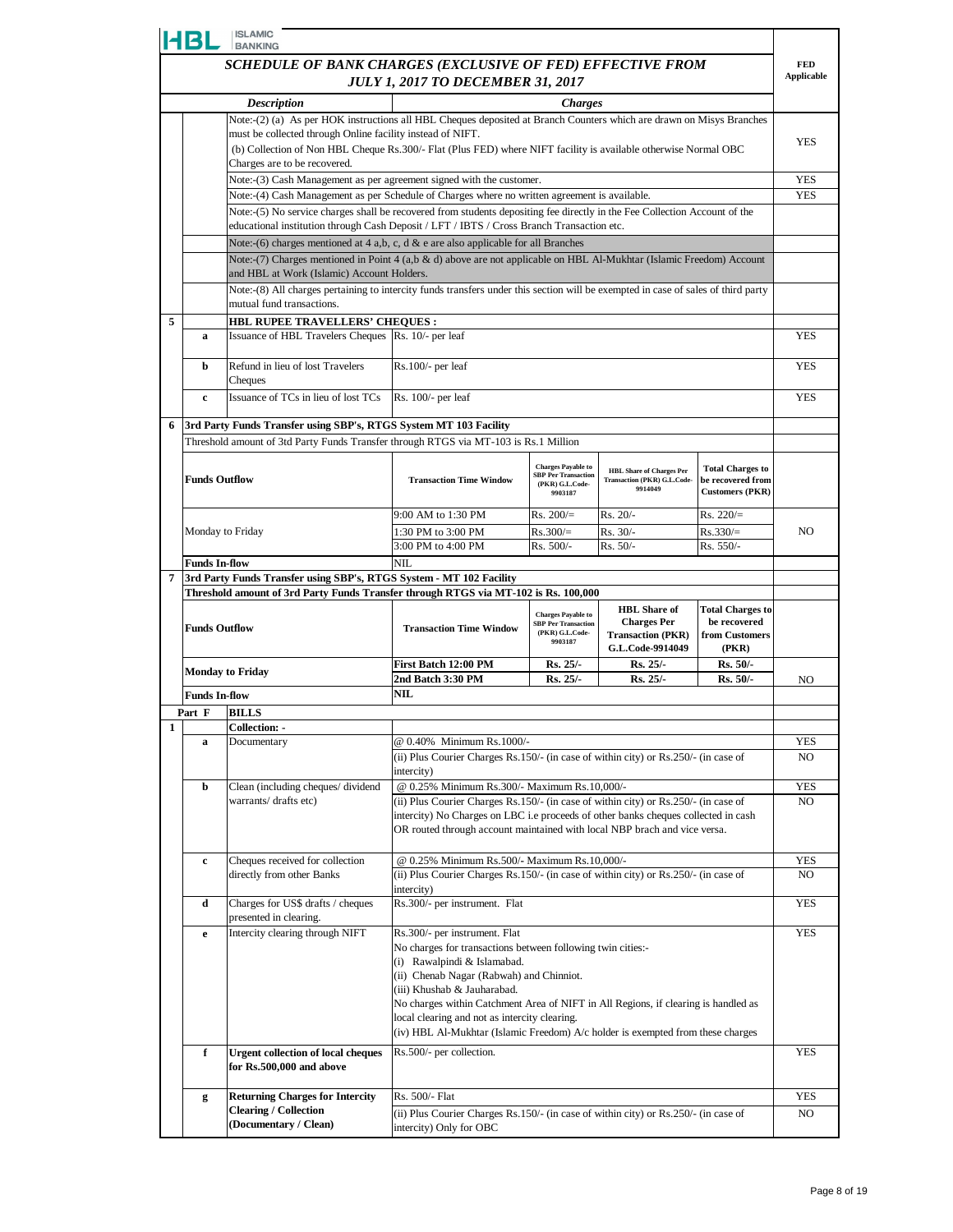|                                                            | HBL                                      | <b>ISLAMIC</b><br><b>BANKING</b>                                                                                             |                                                        |                                                                                                                                    |                           |                              |  |  |
|------------------------------------------------------------|------------------------------------------|------------------------------------------------------------------------------------------------------------------------------|--------------------------------------------------------|------------------------------------------------------------------------------------------------------------------------------------|---------------------------|------------------------------|--|--|
| SCHEDULE OF BANK CHARGES (EXCLUSIVE OF FED) EFFECTIVE FROM |                                          |                                                                                                                              |                                                        | <b>FED</b><br><b>Applicable</b>                                                                                                    |                           |                              |  |  |
|                                                            | <b>JULY 1, 2017 TO DECEMBER 31, 2017</b> |                                                                                                                              |                                                        |                                                                                                                                    |                           |                              |  |  |
|                                                            |                                          | <b>Description</b>                                                                                                           |                                                        | <b>Charges</b>                                                                                                                     |                           |                              |  |  |
| $\overline{2}$                                             |                                          | <b>Inland Letter of Credit</b>                                                                                               |                                                        |                                                                                                                                    |                           |                              |  |  |
|                                                            | a                                        | <b>Opening Commission</b>                                                                                                    | Upto Rs.25 M<br>Exceeding Rs. 25 M to Rs.50            | 0.40% per quarter<br>0.35% per quarter                                                                                             | Minimum<br>Rs.2,000/- per |                              |  |  |
|                                                            |                                          |                                                                                                                              | M                                                      |                                                                                                                                    | LC                        |                              |  |  |
|                                                            |                                          |                                                                                                                              | Exceeding Rs. 50 M to Rs.100 0.30% per quarter         |                                                                                                                                    |                           | <b>YES</b>                   |  |  |
|                                                            |                                          |                                                                                                                              | М<br>Above Rs.100 M                                    | Negotiable Per Quarter                                                                                                             |                           |                              |  |  |
|                                                            |                                          |                                                                                                                              | Plus Swift Charges Rs.500/- Flat                       |                                                                                                                                    |                           |                              |  |  |
|                                                            |                                          |                                                                                                                              |                                                        | Courier Charges Rs.150/- (in case of within city) or Rs.250/-                                                                      |                           |                              |  |  |
|                                                            |                                          |                                                                                                                              | (in case of intercity)                                 |                                                                                                                                    |                           |                              |  |  |
|                                                            |                                          |                                                                                                                              |                                                        | Note: Charges negotiable on case-to-case basis under approval of Functional Head                                                   |                           |                              |  |  |
|                                                            | b                                        | Amendments charges without<br>increase in amount.                                                                            | Rs.1,500/- Flat                                        |                                                                                                                                    |                           | <b>YES</b>                   |  |  |
|                                                            | c                                        |                                                                                                                              |                                                        | Involving increase in amount and / or $\text{Rs}.1,500/$ - per transaction or Commission as per (2a) above, in case of increase in |                           | <b>YES</b>                   |  |  |
|                                                            |                                          | extension in period of shipment.                                                                                             | amount or extension in validity of LC.                 |                                                                                                                                    |                           |                              |  |  |
|                                                            | d                                        | Extension in maturity of Usance<br>Bills                                                                                     | Service charges Rs.1,000/- Flat per bill               |                                                                                                                                    |                           | <b>YES</b>                   |  |  |
|                                                            | e                                        | Cancellation Charges.                                                                                                        | Rs.1,500/- Flat                                        |                                                                                                                                    |                           | <b>YES</b>                   |  |  |
|                                                            |                                          | (Cancellation with mutual consent of<br>Bank & Customer/ Beneficiary)                                                        |                                                        |                                                                                                                                    |                           |                              |  |  |
|                                                            |                                          |                                                                                                                              |                                                        |                                                                                                                                    |                           |                              |  |  |
|                                                            | f                                        | Advising / Amendment Charges.                                                                                                | Rs.1,500/- Flat                                        |                                                                                                                                    |                           |                              |  |  |
|                                                            |                                          |                                                                                                                              | intercity)                                             | (ii) Plus Courier Charges Rs.150/- (in case of within city) or Rs.250/- (in case of                                                |                           |                              |  |  |
|                                                            | g                                        | To add Confirmation on LC Charges As per Credit Risk (to be approved by FID).                                                |                                                        |                                                                                                                                    |                           | <b>YES</b>                   |  |  |
|                                                            | h                                        | Handling commission on inland                                                                                                | Rs.600/- Flat per collection.                          |                                                                                                                                    |                           | <b>YES</b>                   |  |  |
|                                                            |                                          | import collection bills at opening<br>end.                                                                                   |                                                        |                                                                                                                                    |                           |                              |  |  |
|                                                            | i                                        | Handling of discrepant documents                                                                                             | Rs.1500/- Flat                                         |                                                                                                                                    |                           | <b>YES</b>                   |  |  |
| 3                                                          |                                          | Documentary bills drawn against Inland Letters of Credit.                                                                    |                                                        |                                                                                                                                    |                           |                              |  |  |
|                                                            | 3.1                                      | <b>SIGHT BILLS</b>                                                                                                           |                                                        |                                                                                                                                    |                           |                              |  |  |
|                                                            | a                                        | <b>At Negotiating End</b>                                                                                                    |                                                        |                                                                                                                                    |                           |                              |  |  |
|                                                            | i                                        | <b>Negotiation Commission</b>                                                                                                | Commission @ 0.55% Minimum Rs.600/-                    | Plus Profit as per Credit Line or normal Prevailing rate from date of Negotiation till                                             |                           | <b>YES</b><br>N <sub>O</sub> |  |  |
|                                                            |                                          |                                                                                                                              | realization.                                           |                                                                                                                                    |                           |                              |  |  |
|                                                            | ii                                       | Collection charges (Inland L/Cs)                                                                                             | Rs.800/- Flat                                          |                                                                                                                                    |                           | <b>YES</b>                   |  |  |
|                                                            | Ш                                        | Collection charges for restricted $L/C$ $\left  \text{Rs.1,000/} \right $ Flat                                               |                                                        |                                                                                                                                    |                           | YES                          |  |  |
|                                                            |                                          | (where negotiation is restricted to<br>some other Bank and presented to us                                                   |                                                        |                                                                                                                                    |                           |                              |  |  |
|                                                            |                                          | for forwarding).                                                                                                             |                                                        |                                                                                                                                    |                           |                              |  |  |
|                                                            | b                                        | At opening end (at the time of                                                                                               |                                                        |                                                                                                                                    |                           |                              |  |  |
|                                                            | i                                        | retirement) rate of Profit<br>If retired within 3 days from the date Profit as per Credit Line from the date of negotiation. |                                                        |                                                                                                                                    |                           | N <sub>O</sub>               |  |  |
|                                                            |                                          | of lodgment.                                                                                                                 | date of negotiation.                                   | In case of One Off Approval, Profit at normal Prevailing rate is to be applied from the                                            |                           |                              |  |  |
|                                                            | ii                                       | If retired after 3 days of lodgment.                                                                                         | Profit as per Credit Line plus Commission @ 0.25%.     |                                                                                                                                    |                           | NO.                          |  |  |
|                                                            |                                          |                                                                                                                              |                                                        | In case of One Off Approval, Profit at normal Prevailing rate plus Commission @                                                    |                           | YES                          |  |  |
|                                                            |                                          |                                                                                                                              | 0.25% is to be recovered.                              | Note:- No Profit will be charged from the date of negotiation till the date of lodgment for documents received under Inland        |                           |                              |  |  |
|                                                            |                                          |                                                                                                                              |                                                        | L/Cs, where the payment as per re-imbursement arrangement is made to the Negotiating Bank only on receipt of documents.            |                           |                              |  |  |
|                                                            | $\mathbf c$                              | If negotiation is restricted to some<br>other Bank.                                                                          | actual charges of Negotiating Bank.                    | Forwarding branch should recover Handling Charge of Rs.500/- (Flat) per bill plus                                                  |                           | <b>YES</b>                   |  |  |
|                                                            | Part G                                   | <b>FINANCES / ADVANCES</b>                                                                                                   |                                                        |                                                                                                                                    |                           |                              |  |  |
| A                                                          |                                          | PROJECT FINANCE                                                                                                              |                                                        |                                                                                                                                    |                           |                              |  |  |
| 1                                                          |                                          | Project Application Fee (Non<br>Refundable) After acceptance of                                                              | On case to case basis as per agreement with the party. |                                                                                                                                    |                           | <b>YES</b>                   |  |  |
|                                                            |                                          | sanction by the company but before                                                                                           |                                                        |                                                                                                                                    |                           |                              |  |  |
|                                                            |                                          | disbursement of the total amount of                                                                                          |                                                        |                                                                                                                                    |                           |                              |  |  |
|                                                            |                                          | sanction (Funded and Non Funded<br>Both)                                                                                     |                                                        |                                                                                                                                    |                           |                              |  |  |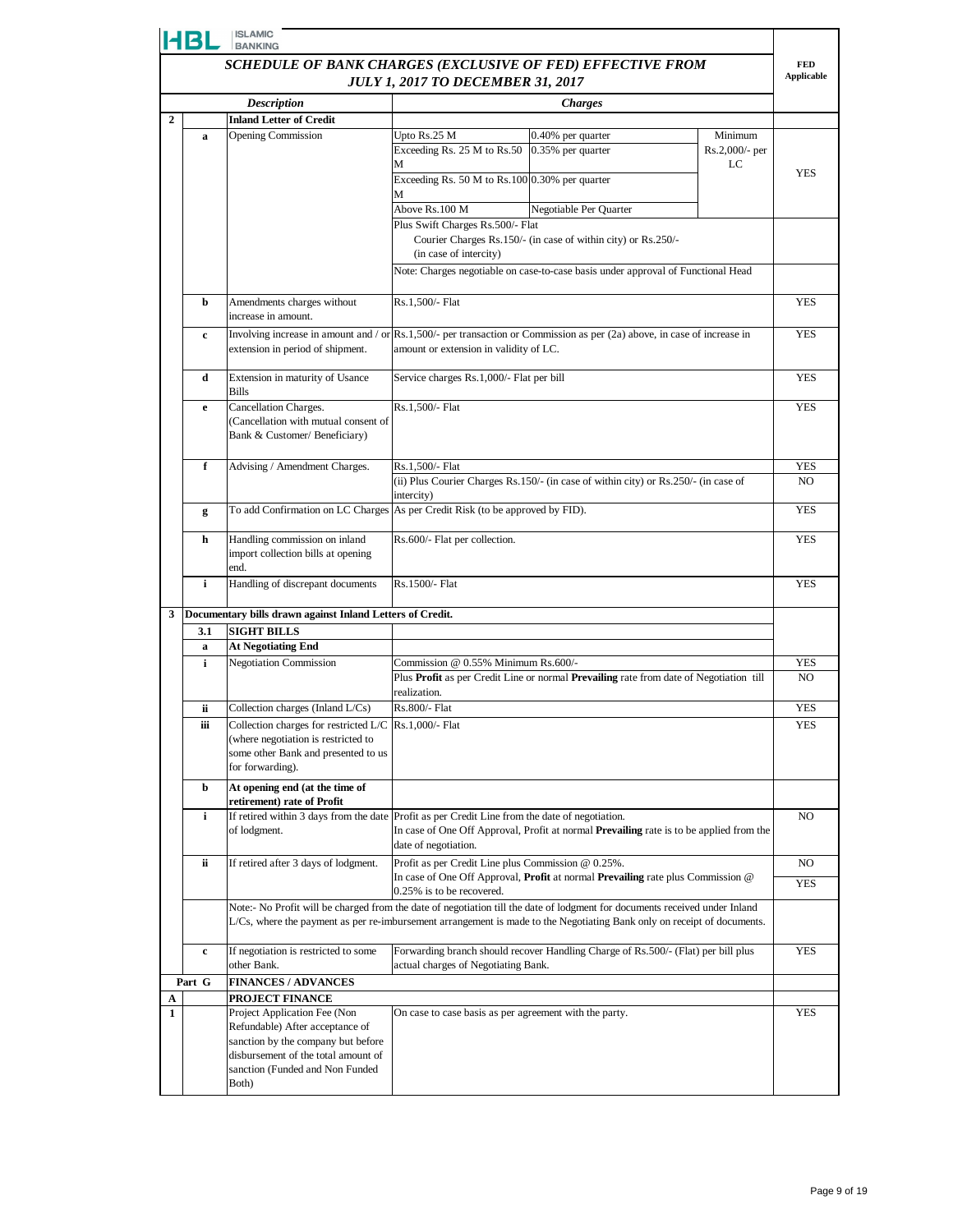|                | HBL                                                        | <b>ISLAMIC</b><br><b>BANKING</b>                                                                                                                               |                                                                                                                                                                                                                                                                                                                                                                                                                                                                                                   |        |                                 |
|----------------|------------------------------------------------------------|----------------------------------------------------------------------------------------------------------------------------------------------------------------|---------------------------------------------------------------------------------------------------------------------------------------------------------------------------------------------------------------------------------------------------------------------------------------------------------------------------------------------------------------------------------------------------------------------------------------------------------------------------------------------------|--------|---------------------------------|
|                | SCHEDULE OF BANK CHARGES (EXCLUSIVE OF FED) EFFECTIVE FROM |                                                                                                                                                                |                                                                                                                                                                                                                                                                                                                                                                                                                                                                                                   |        | <b>FED</b><br><b>Applicable</b> |
|                |                                                            |                                                                                                                                                                | <b>JULY 1, 2017 TO DECEMBER 31, 2017</b>                                                                                                                                                                                                                                                                                                                                                                                                                                                          |        |                                 |
| $\overline{2}$ |                                                            | <b>Description</b><br>Fee and Charges in respect of project                                                                                                    | <b>Charges</b>                                                                                                                                                                                                                                                                                                                                                                                                                                                                                    |        |                                 |
|                |                                                            | financing in addition to return on<br>investment:-                                                                                                             |                                                                                                                                                                                                                                                                                                                                                                                                                                                                                                   |        |                                 |
|                | a                                                          | fee                                                                                                                                                            | Processing, structuring and Advisory On case to case basis as per agreement with the party.                                                                                                                                                                                                                                                                                                                                                                                                       |        | <b>YES</b>                      |
|                | b                                                          | Non Funded both)                                                                                                                                               | Project Monitoring fee (on Funded $\&$ On case to case basis as per agreement with the party.                                                                                                                                                                                                                                                                                                                                                                                                     |        | <b>YES</b>                      |
|                | c                                                          | Legal documentation fee                                                                                                                                        | On case to case basis as per agreement with the party.                                                                                                                                                                                                                                                                                                                                                                                                                                            |        | <b>YES</b>                      |
|                | d                                                          | Trustee-ship fee (to be recovered in<br>case of consortium financing).                                                                                         | On case to case basis as per agreement with the party.                                                                                                                                                                                                                                                                                                                                                                                                                                            |        | <b>YES</b>                      |
|                | e                                                          | Consortium Agent Fee                                                                                                                                           | On case to case basis as per agreement with the party.                                                                                                                                                                                                                                                                                                                                                                                                                                            |        | <b>YES</b>                      |
|                | f                                                          | Re-structuring & Re-scheduling fee<br>of Project Finance including all types<br>of Moratorium / Deferments.                                                    | On case to case basis as per agreement with the party.                                                                                                                                                                                                                                                                                                                                                                                                                                            |        | <b>YES</b>                      |
|                | g                                                          | Valuation of Fixed Assets                                                                                                                                      | On case to case basis as per agreement with the party.                                                                                                                                                                                                                                                                                                                                                                                                                                            |        | <b>YES</b>                      |
|                |                                                            |                                                                                                                                                                | Note for 1 and 2 above:- Charges to be approved by the Functional Head / Competent Authority.                                                                                                                                                                                                                                                                                                                                                                                                     |        |                                 |
| В              |                                                            | <b>WORKING CAPITAL</b><br><b>FINANCING/</b><br><b>ADVANCES/AUTO LEASE</b><br><b>(OTHER THAN CONSUMER</b><br><b>FINANCE) AND</b><br><b>COMMERCIAL FINANCING</b> |                                                                                                                                                                                                                                                                                                                                                                                                                                                                                                   |        |                                 |
| 1              |                                                            | Legal documentation fee in all cases<br>of fund based and non fund based<br>facilities                                                                         | Legal Documentation Fee will be recovered from all customers $@$ 0.15%. Minimum<br>Rs.1,500/- Maximum Rs.5,000/- per proposal on the amount of documentation (i.e.<br>principal plus Profit) at the time of initial disbursement, enhancement, additional<br>financing $\&$ change in securities / collateral of fund based $\&$ non-fund based facilities.<br>However, finances against Bank Deposits / Govt. Securities (where no legal opinion is<br>sought), shall be exempted from this fee. |        | <b>YES</b>                      |
|                |                                                            |                                                                                                                                                                | (a) Legal Opinion, Preparation of MODTD/Legal Mortgage,<br>Verification genuineness along with Search of Property Document.                                                                                                                                                                                                                                                                                                                                                                       | Actual |                                 |
|                |                                                            |                                                                                                                                                                | (b) Stamp duty on Control & Security Documents (as per Stamp<br>Duty Act applicable in each Province)                                                                                                                                                                                                                                                                                                                                                                                             | Actual |                                 |
|                |                                                            |                                                                                                                                                                | (c) Registration Fee & Charge Search Report.<br>Note: Legal documentation fee has to be recovered in addition to the charges under (a),                                                                                                                                                                                                                                                                                                                                                           | Actual |                                 |
|                |                                                            |                                                                                                                                                                | (b) $& (c)$ above.                                                                                                                                                                                                                                                                                                                                                                                                                                                                                |        |                                 |
| $\overline{2}$ |                                                            | <b>Handling Charges for Facilities</b><br>(Funds Based & Non Funds Based)<br>Rs. 40 M upto Rs. 100 M                                                           |                                                                                                                                                                                                                                                                                                                                                                                                                                                                                                   |        |                                 |
|                | a                                                          | <b>CREDIT SANCTION</b><br>(New<br>facility/Initial)                                                                                                            | @ 0.12% minimum of Rs. 40,000/- of funded facilities including usance L/Cs                                                                                                                                                                                                                                                                                                                                                                                                                        |        | <b>YES</b>                      |
|                | b                                                          | Interim (any change in the<br>facility/security)                                                                                                               | Rs.10,000/- Flat (per amendment) For SMEs Rs.3,000/- Flat                                                                                                                                                                                                                                                                                                                                                                                                                                         |        | YES                             |
|                | $\mathbf c$                                                | Enhancement                                                                                                                                                    | @ 0.10% of the enhanced funded amount including Usance L/Cs.                                                                                                                                                                                                                                                                                                                                                                                                                                      |        | <b>YES</b>                      |
|                | d                                                          | Facilities on Short form for One Off                                                                                                                           | Minimum Rs.2,000/-                                                                                                                                                                                                                                                                                                                                                                                                                                                                                |        | <b>YES</b>                      |
|                | e                                                          | Annual Review Fee (on Renewal)                                                                                                                                 | $@$ 0.1% to 1.0% Negotiable - subject to Exposure & Trade Business routed annually<br>on case to case basis, with the approval of Functional Head.                                                                                                                                                                                                                                                                                                                                                |        | <b>YES</b>                      |
|                |                                                            | and 3/4th - 9 Months                                                                                                                                           | Note : i) Renewal for shorter periods proportionate fee to be recovered i.e., 1/4th - 3 Months, 1/2 - 6 Months,<br>ii) Maximum fee of 1% will be charged in the absence of specific approval of reduced rate by Functional Head.                                                                                                                                                                                                                                                                  |        |                                 |
|                | f                                                          | Front end / Arrangement fee                                                                                                                                    | @ 1.50% Flat wherever applicable at Bank's discretion                                                                                                                                                                                                                                                                                                                                                                                                                                             |        | YES                             |
|                |                                                            |                                                                                                                                                                | Note-: Exceeding Rs.100.00 M as per approved arrangements with the customers and approval of the Functional Head /<br>Competent Authority. The negotiated charges should be mentioned in the credit proposal of the customer.                                                                                                                                                                                                                                                                     |        | <b>YES</b>                      |
| 3              |                                                            | Restructuring & Rescheduling Fee<br>on Ijarah and DM including all types (No charges upto Rs.0.5 M).<br>of moratorium/deferments.                              | @ 0.20% of rescheduled / restructured amount.                                                                                                                                                                                                                                                                                                                                                                                                                                                     |        | <b>YES</b>                      |
|                |                                                            | Customer.                                                                                                                                                      | Note: Waiver subject to approval by Functional Head and in the light of credit rating and business relationship with the                                                                                                                                                                                                                                                                                                                                                                          |        |                                 |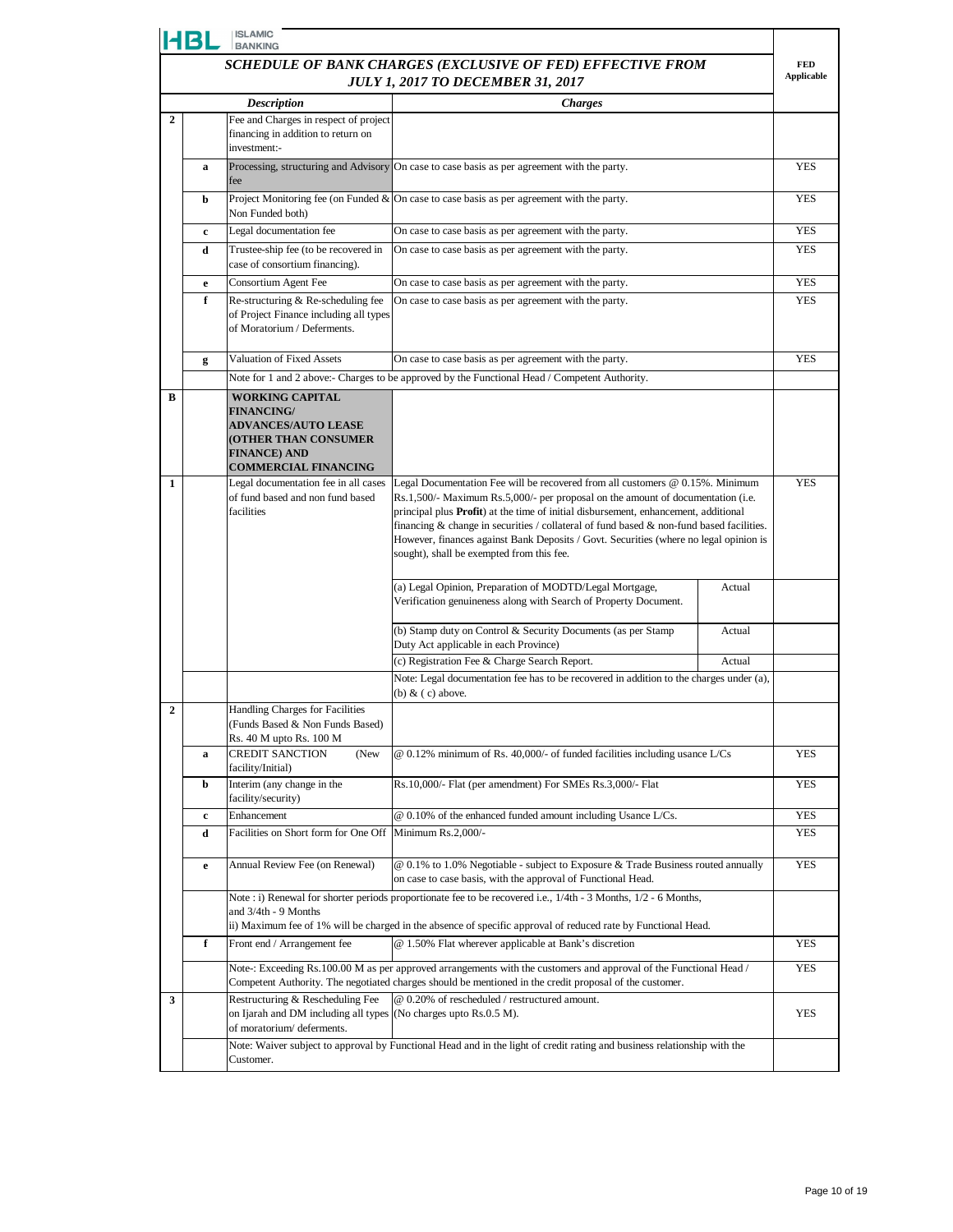|                | <b>ISLAMIC</b><br>14 B L<br><b>BANKING</b>                 |                                                                                              |                                                                                                                           |                                    |                                    |                   |
|----------------|------------------------------------------------------------|----------------------------------------------------------------------------------------------|---------------------------------------------------------------------------------------------------------------------------|------------------------------------|------------------------------------|-------------------|
|                | SCHEDULE OF BANK CHARGES (EXCLUSIVE OF FED) EFFECTIVE FROM |                                                                                              |                                                                                                                           |                                    |                                    | <b>FED</b>        |
|                |                                                            |                                                                                              | <b>JULY 1, 2017 TO DECEMBER 31, 2017</b>                                                                                  |                                    |                                    | <b>Applicable</b> |
|                |                                                            | <b>Description</b>                                                                           | <b>Charges</b>                                                                                                            |                                    |                                    |                   |
| 4              |                                                            | Replacement of securities under lien Rs.2,000/- Flat<br>with the Bank (except at the time of |                                                                                                                           |                                    |                                    | <b>YES</b>        |
|                |                                                            | annual review of facilities and other                                                        |                                                                                                                           |                                    |                                    |                   |
|                |                                                            | than our own Bank's deposits under                                                           |                                                                                                                           |                                    |                                    |                   |
|                |                                                            | lien.                                                                                        |                                                                                                                           |                                    |                                    |                   |
| $\mathbf C$    | a                                                          | <b>IJARAH FINANCE (Machinery)</b><br>Front end Fee                                           | @ 1.0% of the lease amount (Waiver subject to approval by Functional Head and in                                          |                                    |                                    | <b>YES</b>        |
|                |                                                            |                                                                                              | the light of credit rating and business relationship with the customers).                                                 |                                    |                                    |                   |
|                | b                                                          | <b>Legal Documentation Fee</b>                                                               | $(i)$ Rs.3,000/- Flat in each case                                                                                        |                                    |                                    | <b>YES</b>        |
|                |                                                            |                                                                                              | (ii) Actual out of pocket expenses (if First and Second charge is created)                                                |                                    |                                    | <b>YES</b>        |
| D              |                                                            | OTHER CHARGES ON ADVANCES                                                                    |                                                                                                                           |                                    |                                    |                   |
| 1              | a                                                          | For the issuance of NOC on the                                                               | Rs.10,000/- Flat per transaction                                                                                          |                                    |                                    | YES               |
|                |                                                            | request of customers for creating<br>additional / pari-passu charge/                         |                                                                                                                           |                                    |                                    |                   |
|                |                                                            | second charge on their fixed assets                                                          |                                                                                                                           |                                    |                                    |                   |
|                |                                                            | for acquiring further project finances<br>from other banks / financial                       |                                                                                                                           |                                    |                                    |                   |
|                |                                                            | institutions.                                                                                |                                                                                                                           |                                    |                                    |                   |
|                | b                                                          | For the issuance of NOC on the                                                               | Rs.10,000/- Flat per transaction                                                                                          |                                    |                                    | <b>YES</b>        |
|                |                                                            | request of Customers for creating                                                            |                                                                                                                           |                                    |                                    |                   |
|                |                                                            | charge on their current assets.                                                              |                                                                                                                           |                                    |                                    |                   |
| $\overline{2}$ | a                                                          | Redemption of charge fee to be<br>recovered from party when Bank                             | Rs.2,500/- Flat per property.                                                                                             |                                    |                                    | <b>YES</b>        |
|                |                                                            | officers are called before Registrar                                                         |                                                                                                                           |                                    |                                    |                   |
|                |                                                            | for redemption of the mortgage.                                                              |                                                                                                                           |                                    |                                    |                   |
|                | b                                                          | Vacation of Charge/ Release of                                                               | Rs.1,000/- Flat per case                                                                                                  |                                    |                                    | <b>YES</b>        |
| 3              | a                                                          | Charge on Agri. Pass Book<br>Registration with SECP & Lawyer's                               | Actual Cost - Plus Rs.1,200/- per case.                                                                                   |                                    |                                    | <b>YES</b>        |
|                |                                                            | charges for both Private & Public                                                            |                                                                                                                           |                                    |                                    |                   |
|                |                                                            | limited companies where charge on                                                            |                                                                                                                           |                                    |                                    |                   |
|                |                                                            | current or fixed Assets is registered.                                                       |                                                                                                                           |                                    |                                    |                   |
|                | b                                                          | Registration of charge at Registrar's                                                        | Actual Cost - Plus Rs.1,000/- per case.                                                                                   |                                    |                                    | <b>YES</b>        |
|                |                                                            | Office for Partnership /                                                                     |                                                                                                                           |                                    |                                    |                   |
|                |                                                            | Proprietorship firms / Individual<br>finances exceeding Rs.0.5 (M) for                       |                                                                                                                           |                                    |                                    |                   |
|                |                                                            | mortgage at registrar of Property                                                            |                                                                                                                           |                                    |                                    |                   |
|                |                                                            | office.                                                                                      |                                                                                                                           |                                    |                                    |                   |
|                | c                                                          | For finances below Rs.0.5 (M)<br>Partnership / Proprietorship /                              | Actual Cost.                                                                                                              |                                    |                                    | <b>YES</b>        |
|                |                                                            | Individual Customers.                                                                        |                                                                                                                           |                                    |                                    |                   |
| 4              |                                                            | To mark lien on securities issued by $\left  \text{Rs.}500 \right $ . Flat per trip          |                                                                                                                           |                                    |                                    | YES               |
| 5              |                                                            | other institutions.<br>For IB Facilility against pledge/                                     |                                                                                                                           |                                    |                                    |                   |
|                |                                                            | hypothecation.                                                                               |                                                                                                                           |                                    |                                    |                   |
|                | a                                                          | Godown Rent.                                                                                 | Actual                                                                                                                    |                                    |                                    | NO                |
|                | b                                                          | Stock Inspection Charges.                                                                    | (i) Actual bill from outside surveyors to be paid directly debiting customer's account.                                   |                                    |                                    |                   |
|                |                                                            | (Hypothecation/Pledge) inspection<br>frequency as per credit approval                        | (ii) If inspection carried out by Bank Staff, charges will be as under:-                                                  |                                    |                                    |                   |
|                |                                                            | and/or as per credit policy.                                                                 | <b>For Advances</b>                                                                                                       | Pledge                             | <b>Hypothecation</b>               |                   |
|                |                                                            |                                                                                              | Up to $Rs.1.000 M$                                                                                                        | Rs.200/- Flat                      | Nil                                | <b>YES</b>        |
|                |                                                            |                                                                                              | Up to $Rs.5.000 M$                                                                                                        | Rs.1,200/- Flat                    | Rs.1,200/- Flat                    |                   |
|                |                                                            |                                                                                              | Up to Rs.10.000 M<br>Above Rs.10.000 M                                                                                    | Rs.1,800/- Flat<br>Rs.2,200/- Flat | Rs.1,800/- Flat<br>Rs.2,200/- Flat |                   |
|                |                                                            |                                                                                              | Note:- If during same period, outside Surveyors inspected the godown, then only actual                                    |                                    |                                    |                   |
|                |                                                            |                                                                                              | Conveyance charges shall be recovered, in case of (ii) above.                                                             |                                    |                                    |                   |
|                | c                                                          | In case of Muccadum (Managed<br>Pledge)                                                      | Actual bill by Muccadum to be paid directly debiting customer's account.                                                  |                                    |                                    |                   |
|                |                                                            | Note: - These charges are per Customer for each pledge site.                                 |                                                                                                                           |                                    |                                    |                   |
|                | d                                                          | Other incidental expenses (Insurance Actual Cost.                                            |                                                                                                                           |                                    |                                    | <b>YES</b>        |
|                |                                                            | Premium, Legal charges)                                                                      |                                                                                                                           |                                    |                                    |                   |
|                |                                                            |                                                                                              | Note:- No charges in case of occasional surprise checking of godowns carried by Bank's Executives / External and Internal |                                    |                                    |                   |
|                |                                                            | Auditors.                                                                                    |                                                                                                                           |                                    |                                    |                   |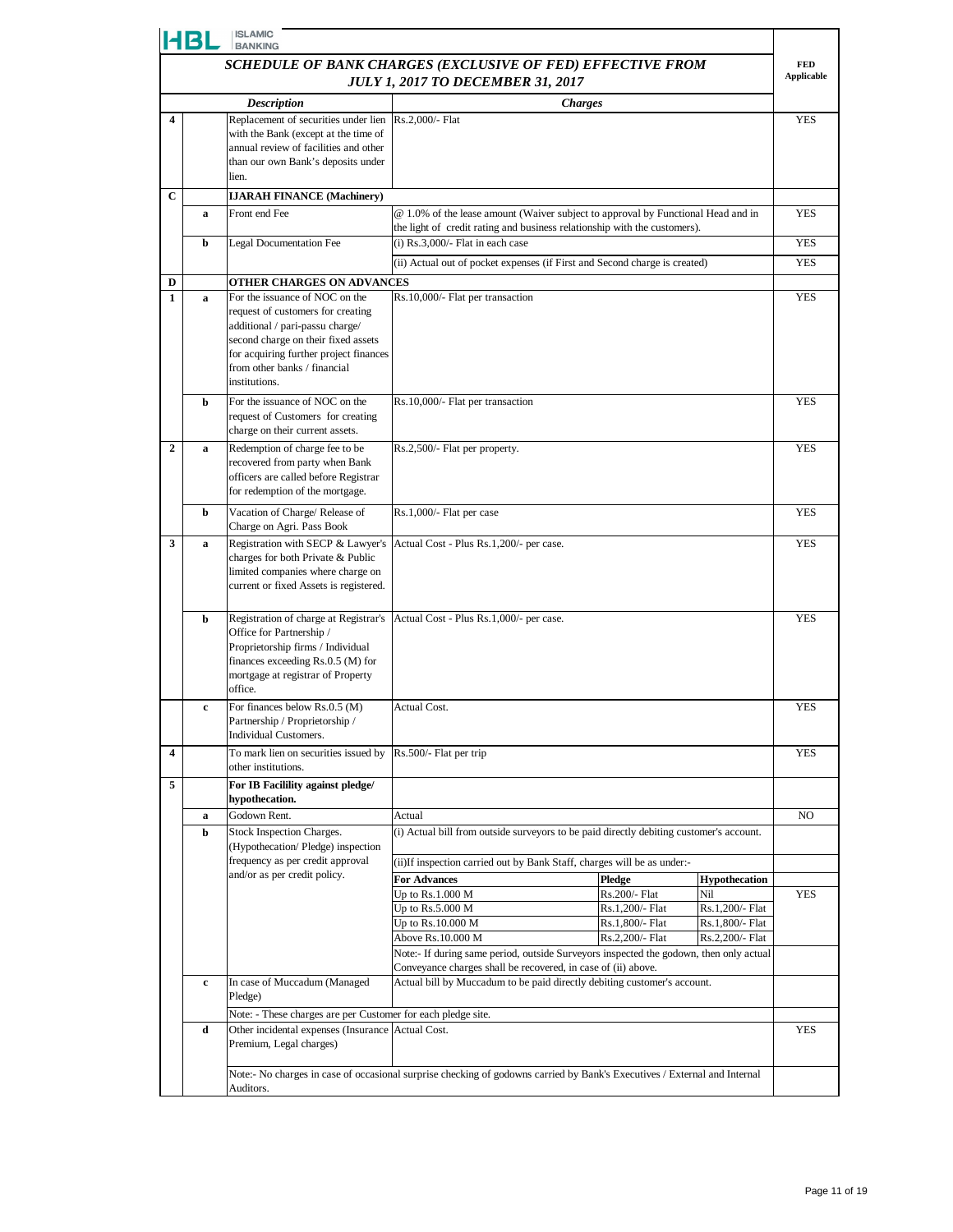|   | HBL         | <b>ISLAMIC</b><br><b>BANKING</b>                                                                                            |                                                                                                                                                                                                                                                                    |                   |
|---|-------------|-----------------------------------------------------------------------------------------------------------------------------|--------------------------------------------------------------------------------------------------------------------------------------------------------------------------------------------------------------------------------------------------------------------|-------------------|
|   |             |                                                                                                                             | SCHEDULE OF BANK CHARGES (EXCLUSIVE OF FED) EFFECTIVE FROM                                                                                                                                                                                                         | <b>FED</b>        |
|   |             |                                                                                                                             | <b>JULY 1, 2017 TO DECEMBER 31, 2017</b>                                                                                                                                                                                                                           | <b>Applicable</b> |
|   |             | <b>Description</b>                                                                                                          | <b>Charges</b>                                                                                                                                                                                                                                                     |                   |
|   | Part H      | <b>HBL Car Ijarah</b>                                                                                                       |                                                                                                                                                                                                                                                                    |                   |
| 1 | 1.1         | <b>Application Processing Fee</b>                                                                                           | Rs.7,500/-<br>(Inclusive of documentation charges) Rs.3,750/- (For individuals applying again after 6 months or maturity of one facility or<br>Settlement after minimum 6 months)<br>Recovered upon Approval                                                       | <b>YES</b>        |
|   |             |                                                                                                                             | Inclusive of:<br>- Documentation charges<br>Verification<br>Stamp Duty<br>Credit Report: Actual Upto Rs. 150/-                                                                                                                                                     |                   |
|   | 1.2         | Early Settlement Charges                                                                                                    | 1. Termination after delivery of vehicle, @ 9% of outstanding amount at the time of<br>settlement.                                                                                                                                                                 | <b>YES</b>        |
|   | 1.3         | Re-Possession Charges                                                                                                       | Actual or Rs. 50,000/- whichever is Lower                                                                                                                                                                                                                          | <b>YES</b>        |
|   | 1.4         | Legal Notice Fee                                                                                                            | <b>Actual Cost</b>                                                                                                                                                                                                                                                 | YES               |
|   | $1.5\,$     | Late Payment Charity                                                                                                        | Rs. 1,000/- per late payment will be given to charity.                                                                                                                                                                                                             | <b>YES</b>        |
|   | Part I      | STANDING INSTRUCTIONS CHARGES:                                                                                              |                                                                                                                                                                                                                                                                    |                   |
|   | a           | Standing Order/Balance Order<br>charges will be recovered in addition<br>to normal remittance charges.                      | Rs.200/- per transaction                                                                                                                                                                                                                                           | <b>YES</b>        |
|   | b           | Amendment of Current Standing<br>Order                                                                                      | Rs.200/- flat                                                                                                                                                                                                                                                      | <b>YES</b>        |
|   | c           | Cancellation of Standing Order                                                                                              | Rs.100/- flat                                                                                                                                                                                                                                                      | <b>YES</b>        |
|   | Part J      |                                                                                                                             | SALE & PURCHASE OF SECURITIES, SAFE CUSTODY OF ARTICLES IN SAFE DEPOSITS                                                                                                                                                                                           |                   |
| 1 |             |                                                                                                                             | Handling charges for deposit of shares and other securities in safe custody marked under Lien for banking facilities:-                                                                                                                                             |                   |
|   | a           | Individual shares with verified<br>Transfer Deed attached.                                                                  | Rs.500/- Flat                                                                                                                                                                                                                                                      | <b>YES</b>        |
|   | b           | Sale / Purchase of shares securities<br>held against banking facilities.                                                    | Rs.500/- Flat per transaction.                                                                                                                                                                                                                                     | <b>YES</b>        |
|   | c           | Charges for holding bearer securities Rs.850/- Flat<br>in safe custody on behalf of<br>customer against banking facilities. |                                                                                                                                                                                                                                                                    | <b>YES</b>        |
|   | d           | Replacement of securities under lien Rs.1,000/- Flat per replacement<br>to the Bank.                                        |                                                                                                                                                                                                                                                                    | <b>YES</b>        |
| 2 |             | commencement of each quarter).                                                                                              | Articles in Safe Deposit- Fee for Articles in Safe Deposit (to be recovered in advance at the time of deposit or at the                                                                                                                                            |                   |
|   | a           | <b>Boxes and Packages</b>                                                                                                   | Rs.5/- Flat per 100 cubic inches or any part thereof with a Minimum of Rs.400/- per<br>quarter.                                                                                                                                                                    | <b>YES</b>        |
|   | b           | Envelopes                                                                                                                   | Rs.3/- Flat per 25 square Inches or any part thereof with a Minimum of Rs.400/- per<br>quarter.                                                                                                                                                                    | <b>YES</b>        |
| 3 | a           |                                                                                                                             | Safe Deposit Lockers Fee (to be recovered in advance and at the commencement date yearly)                                                                                                                                                                          |                   |
|   |             | Small                                                                                                                       | Rs.3,000/- Flat per annum.                                                                                                                                                                                                                                         | <b>YES</b>        |
|   |             | Medium<br>Large                                                                                                             | Rs.4,500/- Flat per annum.<br>Rs.6,000/- Flat per annum.                                                                                                                                                                                                           |                   |
|   |             | Extra Large                                                                                                                 | Rs.10,000/- Flat per annum.                                                                                                                                                                                                                                        |                   |
|   |             | Cubicle Locker                                                                                                              | Rs.40,000/- Flat per annum.                                                                                                                                                                                                                                        |                   |
|   | b           | Key Deposit (Will apply at the time of issuance of new locker).                                                             |                                                                                                                                                                                                                                                                    |                   |
|   |             | Small                                                                                                                       | Rs.3,000/- Flat                                                                                                                                                                                                                                                    |                   |
|   |             | Medium                                                                                                                      | Rs.3,500/- Flat                                                                                                                                                                                                                                                    | NO.               |
|   |             | Large/Extra Large<br>Cubicle Locker                                                                                         | Rs.5,000/- Flat                                                                                                                                                                                                                                                    |                   |
|   | $\mathbf c$ | <b>Breaking Charges</b>                                                                                                     | Rs.50,000/- Flat                                                                                                                                                                                                                                                   |                   |
|   |             | For Small, Medium, Large & Extra<br>Large Locker                                                                            | Rs.3500/- per Locker or actual cost whichever is more.                                                                                                                                                                                                             | YES               |
|   | e           | Cubicle Locker<br>Addition of New Locker Operator                                                                           | Rs.6000/- per Locker or actual cost whichever is more.<br>Rs. 300/-                                                                                                                                                                                                | YES<br><b>YES</b> |
|   |             |                                                                                                                             | Note:- In case a locker is broken open for non-payment of fee and its content are retained with inventory in a separate locker,<br>whenever the locker holder(s) visits the Bank for collection of the items, all outstanding fee and break-opening charges should |                   |
|   |             | be recovered before the contents are delivered.                                                                             |                                                                                                                                                                                                                                                                    |                   |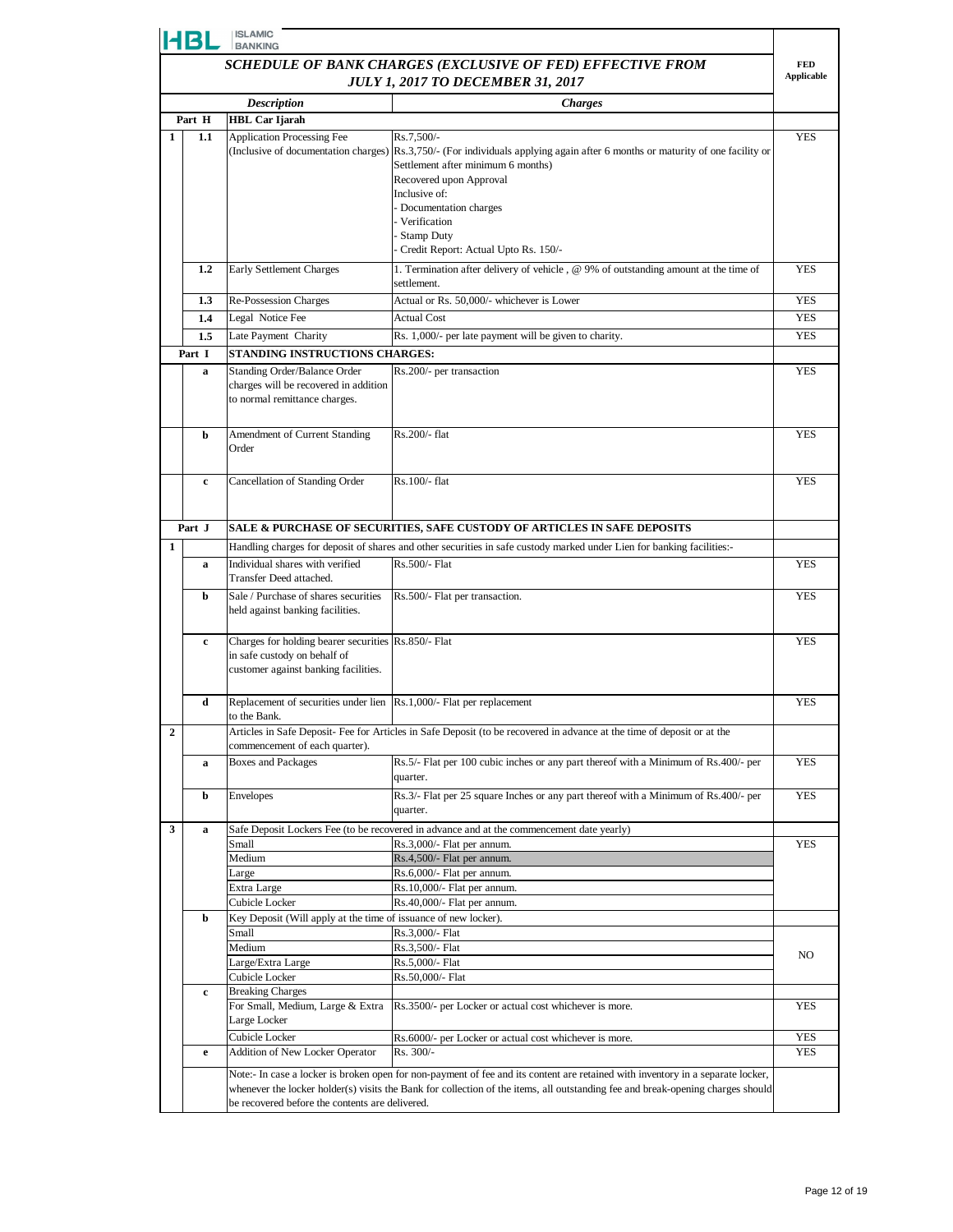|        | <b>Description</b>                                                                                           | <b>JULY 1, 2017 TO DECEMBER 31, 2017</b> | <b>Charges</b>                    |                    |  |
|--------|--------------------------------------------------------------------------------------------------------------|------------------------------------------|-----------------------------------|--------------------|--|
| Part K | <b>GUARANTEES</b>                                                                                            |                                          |                                   |                    |  |
|        | <b>Guarantee Amount Range</b>                                                                                |                                          | Per Quarter                       | Subsequent quarter |  |
|        | From                                                                                                         | To                                       | <b>Charges or</b><br>part thereof | or part thereof    |  |
|        | Amount upto                                                                                                  | 500,000                                  | 5,000                             | 2,500              |  |
|        | 500,001                                                                                                      | 1,000,000                                | 8,000                             | 4,000              |  |
|        | 1,000,001                                                                                                    | 2,000,000                                | 15,000                            | 7,500              |  |
|        | 2,000,001                                                                                                    | 3,000,000                                | 22,500                            | 11,250             |  |
|        | 3,000,001                                                                                                    | 4,000,000                                | 30,000                            | 15,000             |  |
|        | 4,000,001                                                                                                    | 5,000,000                                | 37,500                            | 18,750             |  |
|        | 5,000,001                                                                                                    | 6,000,000                                | 48,000                            | 24,000             |  |
|        | 6,000,001                                                                                                    | 7,000,000                                | 70,000                            | 35,000             |  |
|        | 7,000,001                                                                                                    | 8,000,000                                | 64,000                            | 32,000             |  |
|        | 8,000,001                                                                                                    | 9,000,000                                | 67,500                            | 33,750             |  |
|        | 9,000,001                                                                                                    | 10,000,000                               | 75,000                            | 37,500             |  |
|        | 10,000,001                                                                                                   | 12,500,000                               | 93.750                            | 46,875             |  |
|        | 12,500,001                                                                                                   | 15,000,000                               | 112,500                           | 56,250             |  |
|        | 15,000,001                                                                                                   | 17,500,000                               | 140,000                           | 70,000             |  |
|        | 17,500,001<br>20,000,001                                                                                     | 20,000,000<br>22,500,000                 | 200,000<br>180,000                | 100,000<br>90,000  |  |
|        | 22,500,001                                                                                                   | 25,000,000                               | 187,500                           | 93,750             |  |
|        | 25,000,001                                                                                                   | 27,500,000                               | 206,250                           | 103,125            |  |
|        | 27,500,001                                                                                                   | 30,000,000                               | 225,000                           | 112,500            |  |
|        | 30,000,001                                                                                                   | 32,500,000                               | 243,750                           | 121,875            |  |
|        | 32,500,001                                                                                                   | 35,000,000                               | 280,000                           | 140,000            |  |
|        | 35,000,001                                                                                                   | 37,500,000                               | 375,000                           | 187,500            |  |
|        | 37,500,001                                                                                                   | 40,000,000                               | 320,000                           | 160,000            |  |
|        | 40,000,001                                                                                                   | 42,500,000                               | 318,750                           | 159,375            |  |
|        | 42,500,001                                                                                                   | 45,000,000                               | 337,500                           | 168,750            |  |
|        | 45,000,001                                                                                                   | 47,500,000                               | 356,250                           | 178,125            |  |
|        | 47,500,001                                                                                                   | 50,000,000                               | 375,000                           | 187,500            |  |
|        | 50,000,001                                                                                                   | 52,500,000                               | 420,000                           | 210,000            |  |
|        | 52,500,001                                                                                                   | 55,000,000                               | 550,000                           | 275,000            |  |
|        | 55,000,001<br>57,500,001                                                                                     | 57,500,000<br>60,000,000                 | 460,000                           | 230,000<br>225,000 |  |
|        | 60,000,001                                                                                                   | 62,500,000                               | 450,000<br>468,750                | 234,375            |  |
|        | 62,500,001                                                                                                   | 65,000,000                               | 487,500                           | 243,750            |  |
|        | 65,000,001                                                                                                   | 67,500,000                               | 506,250                           | 253,125            |  |
|        | 67,500,001                                                                                                   | 70,000,000                               | 560,000                           | 280,000            |  |
|        | 70,000,001                                                                                                   | 72,500,000                               | 725,000                           | 362,500            |  |
|        | 72,500,001                                                                                                   | 75,000,000                               | 600,000                           | 300,000            |  |
|        | 75,000,001                                                                                                   | 77,500,000                               | 581,250                           | 290,625            |  |
|        | 77,500,001                                                                                                   | 80,000,000                               | 600,000                           | 300,000            |  |
|        | 80,000,001                                                                                                   | 82,500,000                               | 618,750                           | 309,375            |  |
|        | 82,500,001                                                                                                   | 85,000,000                               | 637,500                           | 318,750            |  |
|        | 85,000,001                                                                                                   | 87,500,000                               | 700,000                           | 350,000            |  |
|        | 87,500,001                                                                                                   | 90,000,000                               | 900,000                           | 450,000            |  |
|        | 90,000,001<br>92,500,001                                                                                     | 92,500,000<br>95,000,000                 | 740,000                           | 370,000<br>356,250 |  |
|        | 95,000,001                                                                                                   | 97,500,000                               | 712,500<br>731,250                | 365,625            |  |
|        | 97,500,001                                                                                                   | 100,000,000                              | 750,000                           | 375,000            |  |
|        | Minimum charges for the issuance/amendment of guarantee is 2,000/=                                           |                                          |                                   |                    |  |
|        | All guarantees amount exceeding Rs. 100 Million shall attract additional service charges of Rs. 10,000/- per |                                          |                                   |                    |  |
|        | Rs. 1 Million each (per quarter or part thereof) plus Rs. 5,000/- subsequent charges.                        |                                          |                                   |                    |  |
|        | Rs. 1,700/- (flat) will be charged per amendment plus service charges as above, if amendment involves        |                                          |                                   |                    |  |
|        | increase in amount or extension in period of validity of Guarantee.                                          |                                          |                                   |                    |  |
|        | Rs. 1,000/- (flat) will be charged for Guarantees issued to Shipping Companies.                              |                                          |                                   |                    |  |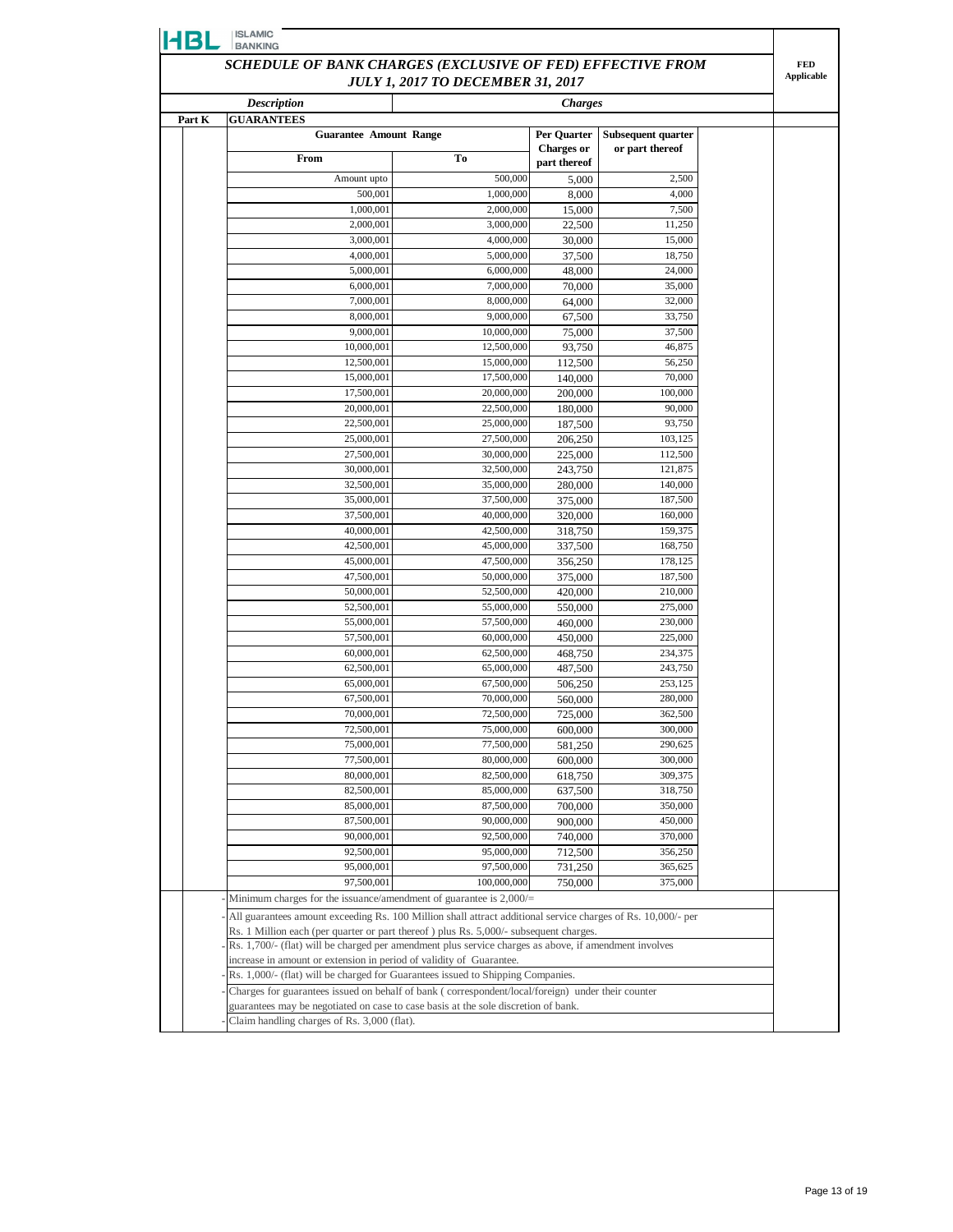|                                                                                                        | HBL    | <b>ISLAMIC</b><br><b>BANKING</b>                                                                                                                                 |                                                                                                                                                                                                                                                                                                                                                                                                                                            |                |                                                                                                                                                                                                                                                                                                                                                                 |            |
|--------------------------------------------------------------------------------------------------------|--------|------------------------------------------------------------------------------------------------------------------------------------------------------------------|--------------------------------------------------------------------------------------------------------------------------------------------------------------------------------------------------------------------------------------------------------------------------------------------------------------------------------------------------------------------------------------------------------------------------------------------|----------------|-----------------------------------------------------------------------------------------------------------------------------------------------------------------------------------------------------------------------------------------------------------------------------------------------------------------------------------------------------------------|------------|
| SCHEDULE OF BANK CHARGES (EXCLUSIVE OF FED) EFFECTIVE FROM<br><b>JULY 1, 2017 TO DECEMBER 31, 2017</b> |        |                                                                                                                                                                  |                                                                                                                                                                                                                                                                                                                                                                                                                                            |                | <b>FED</b><br><b>Applicable</b>                                                                                                                                                                                                                                                                                                                                 |            |
|                                                                                                        |        | <b>Description</b>                                                                                                                                               |                                                                                                                                                                                                                                                                                                                                                                                                                                            | <b>Charges</b> |                                                                                                                                                                                                                                                                                                                                                                 |            |
|                                                                                                        | Part L | <b>MISCELLANEOUS CHARGES</b>                                                                                                                                     |                                                                                                                                                                                                                                                                                                                                                                                                                                            |                |                                                                                                                                                                                                                                                                                                                                                                 |            |
| $\mathbf{1}$                                                                                           | a      | Transaction Charges on BBA                                                                                                                                       | ATM and system generated debit transactions.                                                                                                                                                                                                                                                                                                                                                                                               |                | Rs.50/- per debit transaction to be charged if more than 2 customer initiated debit<br>transactions are made during a calendar month except withdrawals made through                                                                                                                                                                                            | <b>YES</b> |
|                                                                                                        | b      | <b>Transaction</b> charges<br>on Al-Irtifa (IDPA) A/c                                                                                                            | Banker's Cheques) but excluding system generated debit transaction.                                                                                                                                                                                                                                                                                                                                                                        |                | Charge of Rs.50/- per debit transaction will be levied and recovered daily and this will<br>be in addition to normal charges (if any) applicable on the particular service (i.e.                                                                                                                                                                                | <b>YES</b> |
|                                                                                                        | c      | HBL Al-Mukhtar (Islamic Freedom)<br>Account                                                                                                                      | the month and it will be auto recovered by the system.                                                                                                                                                                                                                                                                                                                                                                                     |                | Free Transactional Services on Al-Mukhtar (Islamic Freedom) Account (as listed in<br>the product features). For the month in which actual balance is below Rs.25,000/- even<br>for a day, all the customer initiated debit transactions will be charged @ Rs.50/- per<br>transaction in lump sum at month end on all customer intiated Debit transaction during | <b>YES</b> |
|                                                                                                        |        | Transaction Charges on HBL Asaan<br>Account                                                                                                                      | made through ATM's and system generated debit transaction.                                                                                                                                                                                                                                                                                                                                                                                 |                | Rs.50/- per debit transaction to be charged if more than 4 customer initiated debit over-<br>the-counter debit transactions are made during a calendar month, except windrawls                                                                                                                                                                                  | <b>YES</b> |
| $\boldsymbol{2}$                                                                                       |        | Issuance of SBP/NBP cheques                                                                                                                                      | Rs.500/- Flat per cheque (to be retained by the originating Branch)                                                                                                                                                                                                                                                                                                                                                                        |                |                                                                                                                                                                                                                                                                                                                                                                 | <b>YES</b> |
| 3                                                                                                      |        | Handling charges for issuance of<br>Student Exchange Remittance permit<br>and maintenance of Record for<br>subsequent remittances.                               | Rs.500/- Flat per annum                                                                                                                                                                                                                                                                                                                                                                                                                    |                |                                                                                                                                                                                                                                                                                                                                                                 | <b>YES</b> |
| $\overline{\mathbf{4}}$                                                                                |        | Stop payment of cheque                                                                                                                                           | (i) Rupee $A/c$                                                                                                                                                                                                                                                                                                                                                                                                                            |                | Rs.400/- Flat per instruction                                                                                                                                                                                                                                                                                                                                   | <b>YES</b> |
|                                                                                                        |        |                                                                                                                                                                  | $(ii)$ F.C. A/C                                                                                                                                                                                                                                                                                                                                                                                                                            |                | US\$ 10/- or equivalent Flat per<br>instruction                                                                                                                                                                                                                                                                                                                 | <b>YES</b> |
| 5                                                                                                      |        | cheques.<br>(2) Charges are applicable on HBL at Work (Islamic) Account<br>Charges on cheques returned in                                                        | Note:- (1) Stop payment charges are to be levied one time for stop payment instructions whether it is for one or more<br>(3) HBL Al-Mukhtar (Islamic Freedom) account holders are exempted from these charges<br>$(i)$ Rupee A/c.<br>Rs.400/- Flat per cheque                                                                                                                                                                              |                |                                                                                                                                                                                                                                                                                                                                                                 | <b>YES</b> |
|                                                                                                        |        | Inward Clearing/Collection to be<br>recovered from Customers issuing<br>the Cheques with in-sufficient                                                           |                                                                                                                                                                                                                                                                                                                                                                                                                                            |                |                                                                                                                                                                                                                                                                                                                                                                 |            |
|                                                                                                        |        | balances in account or for any other<br>reason. "due to fault of customer"                                                                                       | $(ii)$ FC A/c.                                                                                                                                                                                                                                                                                                                                                                                                                             |                | US\$ 5/- or equivalent Flat per cheque                                                                                                                                                                                                                                                                                                                          | <b>YES</b> |
|                                                                                                        |        | Note: HBL Al-Mukhtar (Islamic Freedom) account holders are exempted from these charges                                                                           |                                                                                                                                                                                                                                                                                                                                                                                                                                            |                |                                                                                                                                                                                                                                                                                                                                                                 |            |
| 6                                                                                                      |        | Cheque Book Issuance Charges                                                                                                                                     | Rs.15/- Flat per leave to be recovered at the time of issuance of Cheque Book for PLS-<br>SB Accounts and Rs.10/- Flat per leave for all other Chequeing Accounts.<br>Note: Al Mukhtar Account, HBL at Work (Islamic), are exempted from these charges.                                                                                                                                                                                    |                | NO                                                                                                                                                                                                                                                                                                                                                              |            |
| 7                                                                                                      | a      | Charges on Dividend Warrants (to<br>be recovered from dividend declaring (Negotiable on case to case basis and to be approved by Functional Head)<br>companies). |                                                                                                                                                                                                                                                                                                                                                                                                                                            |                | @ 0.60% of total Dividend Warrant payment amount - Minimum. Rs.10,000/-                                                                                                                                                                                                                                                                                         | <b>YES</b> |
|                                                                                                        |        | company.                                                                                                                                                         | Note:- 1) Bank may waive charges to customer depositing full dividend amount in advance or Rs.50(M) whichever is less in<br>dividend account for payment of dividend warrants.<br>2) In case DWs are not printed through a printer referred by Bank and subsequently it is found that the DWs are rejected by<br>NIF while processing for payment, actual charges of NIFT applicable on Non standard instrument will be recovered from the |                |                                                                                                                                                                                                                                                                                                                                                                 |            |
| 8                                                                                                      |        | Original paid cheques returned to<br>customer after 6 months (at<br>customer request)                                                                            | Rs.200/- Flat per cheque.                                                                                                                                                                                                                                                                                                                                                                                                                  |                | <b>YES</b>                                                                                                                                                                                                                                                                                                                                                      |            |
| $\boldsymbol{9}$                                                                                       |        | Over the counter cash cheque<br>returned due to insufficient balance.<br>For all accounts (LCY/FCY)                                                              | All types of A/cs                                                                                                                                                                                                                                                                                                                                                                                                                          |                | Rs.200/- or the respective equivalent currency (Flat per<br>cheque)                                                                                                                                                                                                                                                                                             | <b>YES</b> |
| 10                                                                                                     |        | Photocopy of the paid cheques                                                                                                                                    | (i) Up to One year                                                                                                                                                                                                                                                                                                                                                                                                                         |                | Rs.50/- Flat Per cheque                                                                                                                                                                                                                                                                                                                                         | <b>YES</b> |
|                                                                                                        |        | forwarded to Customers.                                                                                                                                          | (ii) Above one year up to five years                                                                                                                                                                                                                                                                                                                                                                                                       |                | Rs.200/- Flat Per cheque                                                                                                                                                                                                                                                                                                                                        |            |
|                                                                                                        |        |                                                                                                                                                                  | (iii) Above five years                                                                                                                                                                                                                                                                                                                                                                                                                     |                | Rs.500/- Flat Per cheque                                                                                                                                                                                                                                                                                                                                        |            |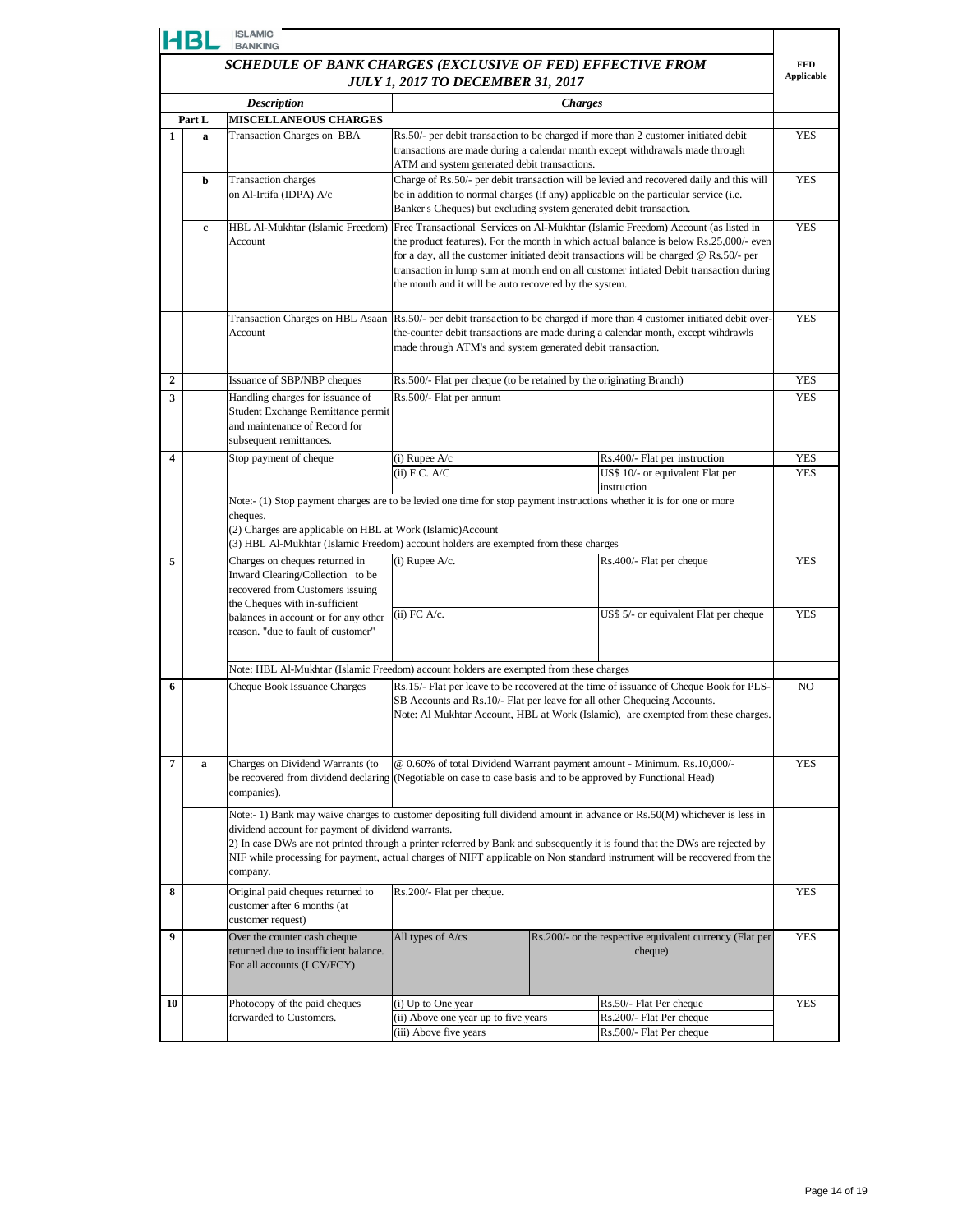|                                                            | HBL | <b>ISLAMIC</b><br><b>BANKING</b>                                                                                                                                                                                               |                                                                                                                                                            |                        |                |  |  |
|------------------------------------------------------------|-----|--------------------------------------------------------------------------------------------------------------------------------------------------------------------------------------------------------------------------------|------------------------------------------------------------------------------------------------------------------------------------------------------------|------------------------|----------------|--|--|
| SCHEDULE OF BANK CHARGES (EXCLUSIVE OF FED) EFFECTIVE FROM |     |                                                                                                                                                                                                                                |                                                                                                                                                            |                        |                |  |  |
| <b>JULY 1, 2017 TO DECEMBER 31, 2017</b>                   |     |                                                                                                                                                                                                                                |                                                                                                                                                            |                        |                |  |  |
|                                                            |     | <b>Description</b>                                                                                                                                                                                                             | <b>Charges</b>                                                                                                                                             |                        |                |  |  |
| 11                                                         | a   | <b>Utility Bills Commission</b>                                                                                                                                                                                                | Rs.8/- per bill.<br>Note: These Charges are included in the net                                                                                            | Electricity<br>Sui Gas | NO<br>NO       |  |  |
|                                                            |     |                                                                                                                                                                                                                                | amount of bill                                                                                                                                             | Telephone              | NO.            |  |  |
|                                                            |     |                                                                                                                                                                                                                                |                                                                                                                                                            | Water                  | NO<br>NO.      |  |  |
|                                                            | b   | Charges on Intercity transfer of                                                                                                                                                                                               | As per agreement with Utility Companies.                                                                                                                   | <b>CDGK Utility</b>    | <b>YES</b>     |  |  |
|                                                            |     | funds pertaining to Utilities<br>Companies.                                                                                                                                                                                    |                                                                                                                                                            |                        |                |  |  |
| 12                                                         |     | Other Services to BISE / University:-                                                                                                                                                                                          |                                                                                                                                                            |                        |                |  |  |
|                                                            | a   | Selling of admission forms / job<br>application forms.                                                                                                                                                                         |                                                                                                                                                            |                        | <b>YES</b>     |  |  |
|                                                            | b   | To provide printed challans.                                                                                                                                                                                                   |                                                                                                                                                            |                        | <b>YES</b>     |  |  |
|                                                            | c   | Safe keeping of question papers &                                                                                                                                                                                              | Rs.10,000/- per Branch per Exam.                                                                                                                           |                        | <b>YES</b>     |  |  |
|                                                            |     | answer copies.                                                                                                                                                                                                                 | Can be waived with the approval of Functional Head                                                                                                         |                        |                |  |  |
|                                                            | d   | Delivery of question papers to<br>examination centres using Bank's<br>transport.                                                                                                                                               |                                                                                                                                                            |                        | <b>YES</b>     |  |  |
|                                                            |     |                                                                                                                                                                                                                                | Note:- (i) Clarification has been conveyed vide HOK Circular: P/INST/2474 dated 17-04-2008 whereby as per SBP                                              |                        |                |  |  |
|                                                            |     |                                                                                                                                                                                                                                | instructions, all branches are required not to charge Challan Collection Fees in case of B.I.S.E / University / School & other                             |                        |                |  |  |
|                                                            |     |                                                                                                                                                                                                                                | such type of Collection Accounts.<br>(ii) No service charges shall be recovered from students depositing fee directly in the Fee Collection Account of the |                        |                |  |  |
|                                                            |     |                                                                                                                                                                                                                                | educational institution as per HOK Circular No. P/INST/2968 dated August 19, 2009.                                                                         |                        |                |  |  |
| 13                                                         |     | Statement of Account outside agreed Rs.35/- Flat, per statement                                                                                                                                                                |                                                                                                                                                            |                        | NO             |  |  |
|                                                            |     | periodical cycle for all types of                                                                                                                                                                                              |                                                                                                                                                            |                        |                |  |  |
|                                                            |     | accounts, on request from customer.                                                                                                                                                                                            |                                                                                                                                                            |                        |                |  |  |
| 14                                                         |     | Statement of Account sent on Daily                                                                                                                                                                                             | Rs. $1,000/$ Flat per month                                                                                                                                |                        | NO             |  |  |
|                                                            |     | basis through Swift Message MT-<br>940                                                                                                                                                                                         |                                                                                                                                                            |                        |                |  |  |
| 15                                                         |     | Duplicate Statements for all types of Rs.35/-Flat, per statement                                                                                                                                                               |                                                                                                                                                            |                        | N <sub>O</sub> |  |  |
|                                                            |     | accounts, on request from customer.                                                                                                                                                                                            | Note: HBL at Work (Islamic) Account is exempted.                                                                                                           |                        |                |  |  |
| 16                                                         |     | <b>Monthly Bank Statements</b>                                                                                                                                                                                                 | Rs.400/- per annum                                                                                                                                         |                        | NO             |  |  |
| 17                                                         |     | Delivery of Cheque Book by                                                                                                                                                                                                     | Rs.150/- Flat                                                                                                                                              |                        | NO             |  |  |
| 18                                                         |     | Registered Mail/ Courier<br>Salary Disbursement Charges.*                                                                                                                                                                      | Rs.25/- Flat per A/c per month from A/c holder where salary is credited or as per                                                                          |                        | <b>YES</b>     |  |  |
|                                                            |     |                                                                                                                                                                                                                                | agreement with the principal.                                                                                                                              |                        |                |  |  |
|                                                            |     | *Following categories of accounts are exempted from recovery of "Salary Disbursement Charges".<br>$\rightarrow$ Accounts of employees of Government / Semi-Government Institutions maintained for salary and pension purposes. |                                                                                                                                                            |                        |                |  |  |
|                                                            |     | Accounts of Armed Forces Employees / Pensioners.                                                                                                                                                                               |                                                                                                                                                            |                        |                |  |  |
|                                                            |     | →Regular PLS Savings Accounts. (Islamic)<br>→ Basic Banking Accounts (BBA).                                                                                                                                                    |                                                                                                                                                            |                        |                |  |  |
|                                                            |     |                                                                                                                                                                                                                                |                                                                                                                                                            |                        |                |  |  |
| 19                                                         |     | Pension (Govt. Departments)                                                                                                                                                                                                    | Note:- No charges from pensioners. To be recovered from employer, as per agreement.<br>(Pensioners of KPT are exempted from levy of this charge.)          |                        | <b>YES</b>     |  |  |
| 20                                                         |     | Confirmation of balances to<br>Auditors.                                                                                                                                                                                       | Rs.500/- Flat                                                                                                                                              |                        | YES            |  |  |
| 21                                                         |     | Bank Certificate for the purpose of                                                                                                                                                                                            | Rs.300/- Flat per certificate                                                                                                                              |                        | <b>YES</b>     |  |  |
|                                                            |     | Visa, Income tax etc.                                                                                                                                                                                                          |                                                                                                                                                            |                        |                |  |  |
| 22                                                         |     | Overseas Employment Certificate.                                                                                                                                                                                               | Rs.500/- Flat per certificate                                                                                                                              |                        | <b>YES</b>     |  |  |
| 23                                                         |     | Visa Fee Collection                                                                                                                                                                                                            | Rs.100/- Flat per application                                                                                                                              |                        | <b>YES</b>     |  |  |
| 24                                                         |     | <b>Credit Information Report /</b><br>Opinion.                                                                                                                                                                                 |                                                                                                                                                            |                        |                |  |  |
|                                                            |     | Credit Information report / opinion                                                                                                                                                                                            | Rs.500/- Flat                                                                                                                                              |                        | YES            |  |  |
|                                                            |     | provided locally to Banks / Other<br>Organizations (Embassies etc).                                                                                                                                                            |                                                                                                                                                            |                        |                |  |  |
|                                                            |     |                                                                                                                                                                                                                                |                                                                                                                                                            |                        |                |  |  |
| 25                                                         |     | For any enquiry requested by                                                                                                                                                                                                   | Note:-Plus Postage / Courier / Fax Charges will be recovered as per Part 'O' as applicable.<br>Rs.1,000/- Flat                                             |                        | <b>YES</b>     |  |  |
|                                                            |     | customer beyond 3 years relating<br>to transactions on his account.                                                                                                                                                            |                                                                                                                                                            |                        |                |  |  |
| 26                                                         |     | Handling Charges on Commodity<br>Operation                                                                                                                                                                                     | Rs.3.75 per 1000/-                                                                                                                                         |                        | <b>YES</b>     |  |  |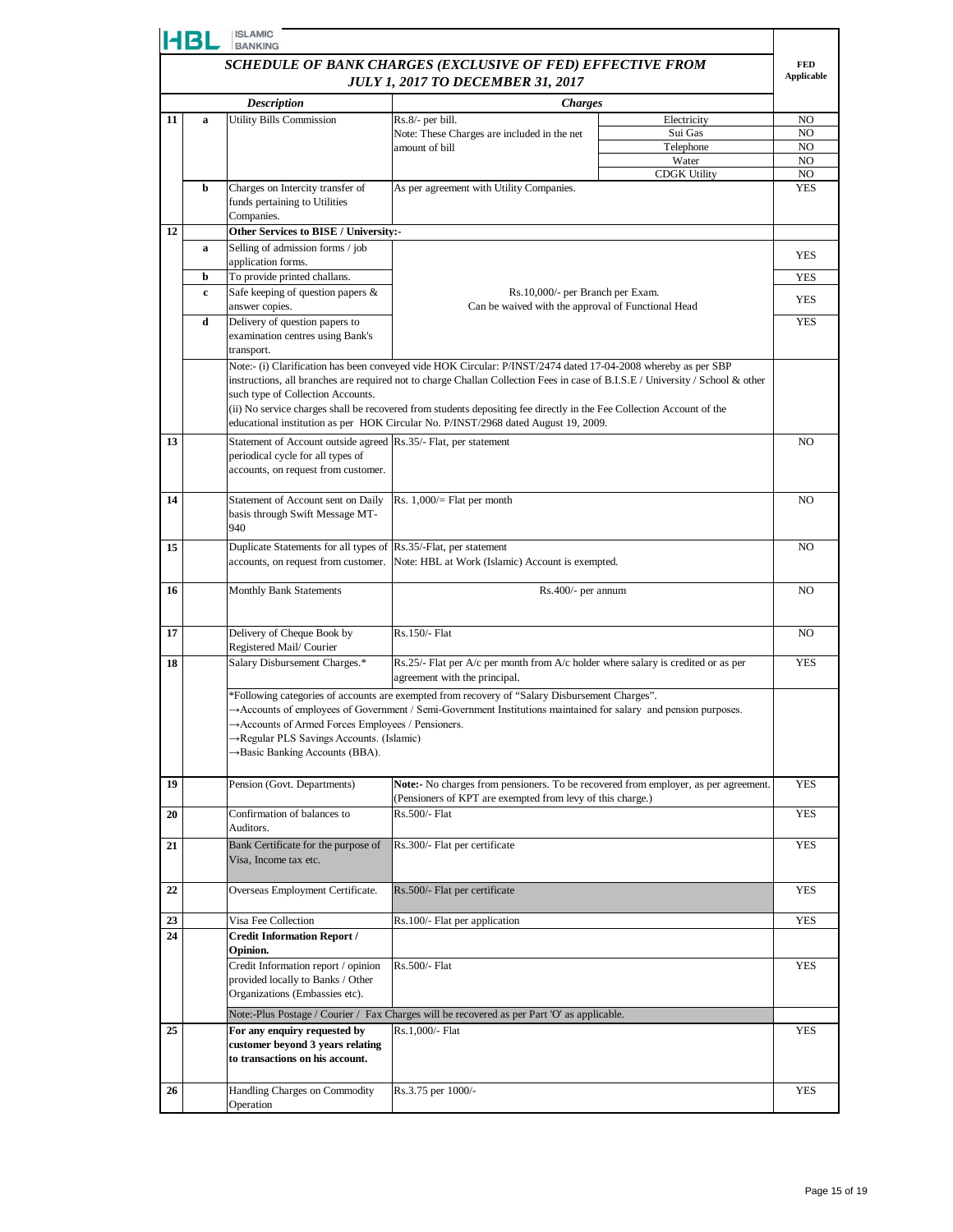|                                                            | <b>ISLAMIC</b><br>HBL<br><b>BANKING</b>      |                                                                   |                                                                                                                                                                                                                                                                                                                                                                                                                                                                                                                                                                                                                                                  |            |  |
|------------------------------------------------------------|----------------------------------------------|-------------------------------------------------------------------|--------------------------------------------------------------------------------------------------------------------------------------------------------------------------------------------------------------------------------------------------------------------------------------------------------------------------------------------------------------------------------------------------------------------------------------------------------------------------------------------------------------------------------------------------------------------------------------------------------------------------------------------------|------------|--|
| SCHEDULE OF BANK CHARGES (EXCLUSIVE OF FED) EFFECTIVE FROM |                                              |                                                                   |                                                                                                                                                                                                                                                                                                                                                                                                                                                                                                                                                                                                                                                  |            |  |
| <b>JULY 1, 2017 TO DECEMBER 31, 2017</b>                   |                                              |                                                                   |                                                                                                                                                                                                                                                                                                                                                                                                                                                                                                                                                                                                                                                  |            |  |
|                                                            |                                              | <b>Description</b>                                                | <b>Charges</b>                                                                                                                                                                                                                                                                                                                                                                                                                                                                                                                                                                                                                                   |            |  |
| 27                                                         |                                              | <b>Closure of Account Charges</b>                                 | Free<br>Rs. 500/- Flat                                                                                                                                                                                                                                                                                                                                                                                                                                                                                                                                                                                                                           | YES        |  |
| 28                                                         |                                              | Handling of payments / balances<br>from deceased accounts against |                                                                                                                                                                                                                                                                                                                                                                                                                                                                                                                                                                                                                                                  | Yes        |  |
|                                                            |                                              | <b>Succession Certificate</b>                                     |                                                                                                                                                                                                                                                                                                                                                                                                                                                                                                                                                                                                                                                  |            |  |
|                                                            | Part M<br><b>HBL DEBIT CARD (ATM CARD) *</b> |                                                                   |                                                                                                                                                                                                                                                                                                                                                                                                                                                                                                                                                                                                                                                  |            |  |
| 1                                                          | a                                            | Card Charges                                                      | Same charges applicable on Supplementary Cards except where mentioned                                                                                                                                                                                                                                                                                                                                                                                                                                                                                                                                                                            |            |  |
|                                                            | b                                            | Annual fee (Primary)                                              | PayPak Rs. 500/-<br>Green Visa - Rs. 750/-<br>Visa Chip - $Rs.900/-$<br>MasterCard Standard - Rs.900/-<br>UnionPay Mag - Rs.750/-<br>UnionPay Chip - Rs. 900/-<br>Visa USD - US\$ 10/-<br>MasterCard Titanium - Rs. $1,250/=$<br>MasterCard World - Rs.6,000/-                                                                                                                                                                                                                                                                                                                                                                                   | <b>YES</b> |  |
|                                                            | $\mathbf c$                                  | Annual fee (Supplementary)                                        | PayPak - N/A                                                                                                                                                                                                                                                                                                                                                                                                                                                                                                                                                                                                                                     | <b>YES</b> |  |
|                                                            |                                              |                                                                   | Green Visa - Rs. 300/-<br>Visa Chip - Rs. 400/-<br>MasterCard Standard - Rs.400/-<br>UnionPay - Rs. 300/-<br>Visa USD - N/A<br>MasterCard Titanium - Rs. 750/-<br>MasterCard World - N/A                                                                                                                                                                                                                                                                                                                                                                                                                                                         |            |  |
|                                                            | d                                            | Card Replacement fee                                              | PayPak - Rs.250/-<br>Green Visa - Rs. 300/-                                                                                                                                                                                                                                                                                                                                                                                                                                                                                                                                                                                                      | <b>YES</b> |  |
|                                                            |                                              |                                                                   | Visa Chip - Rs. $400/-$<br>MasterCard Standard - Rs.400/-<br>UnionPay Mag - Rs. 300/-<br>Union Pay Chip - Rs.400/-<br>Visa USD - US\$ 4/-<br>MasterCard Titanium - Rs. 600/-<br>MasterCard World - Rs.1,000/-                                                                                                                                                                                                                                                                                                                                                                                                                                    |            |  |
|                                                            | e                                            | POS Transaction fee per transaction<br>Local.                     | PayPak - Nil<br>Green Visa - NIL<br>Visa Chip - NIL<br>MasterCard Standard - NIL<br>UnionPay Mag - NIL<br>Union Pay Chip - NIL<br>Visa USD - 1% of Transaction Amount<br>MasterCard Titanium - NIL<br>MasterCard World - NIL                                                                                                                                                                                                                                                                                                                                                                                                                     | <b>YES</b> |  |
|                                                            | f                                            | POS Transaction fee per transaction PayPak - Nil<br>International | Green Visa - 4% of Transaction Amount<br>Visa Chip - 4% of Transaction Amount<br>MasterCard Standard - 4% of Transaction Amount<br>UnionPay Mag - NIL<br>UnionPay Chip - NIL<br>Visa USD - 3% of Transaction Amount<br>MasterCard Titanium - 4% of Transaction Amount<br>MasterCard World - 4% of Transaction Amount                                                                                                                                                                                                                                                                                                                             | YES        |  |
|                                                            | g                                            | <b>ATMs International (Cash</b><br>withdrawal)                    | PayPak -Nil<br>Green Visa - 4% of Transaction Amount or Rs.400/- per Transaction, whichever is higher<br>Visa Chip - 4% of Transaction Amount or Rs.400/- per Transaction, whichever is higher<br>MasterCard Standard - 4% of Transaction Amount or Rs.400/-per Transaction, whichever is<br>higher<br>UnionPay Mag - NIL<br>UnionPay Chip - NIL<br>Visa USD - 3% of Transaction Amount or US\$ 3/- per Transaction, whichever is higher<br>MasterCard Titanium - 4% of Transaction amount or Rs.400/- per Transaction whichever is<br>higher<br>MasterCard World - 4% of Transaction Amount or Rs.400/- per Transaction, whichever is<br>higher | <b>YES</b> |  |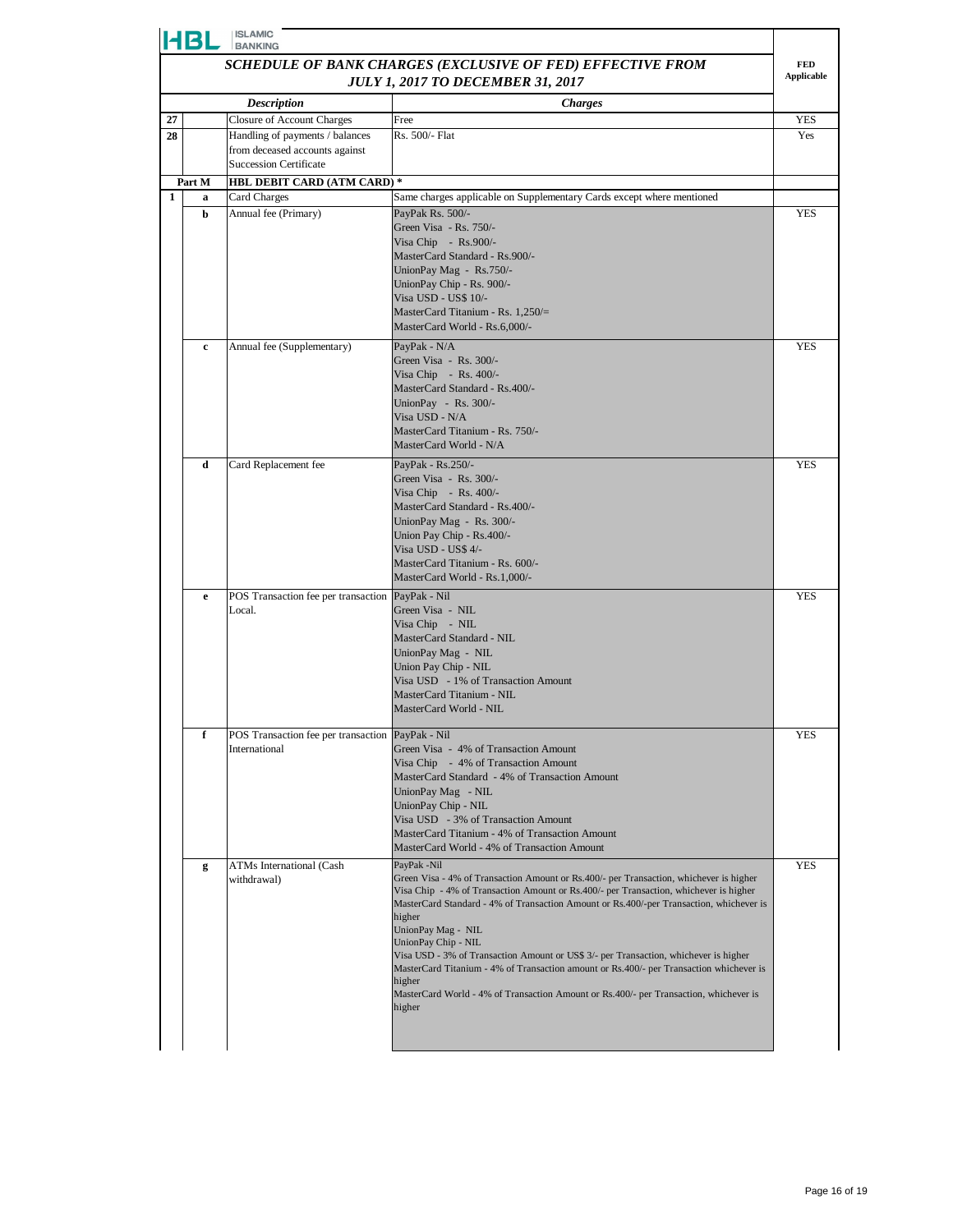|                                                            | HBL      | <b>ISLAMIC</b><br><b>BANKING</b>                                                                              |                                                                                                                                                                                                                                                                                                                                                                                                                                                          |                   |  |
|------------------------------------------------------------|----------|---------------------------------------------------------------------------------------------------------------|----------------------------------------------------------------------------------------------------------------------------------------------------------------------------------------------------------------------------------------------------------------------------------------------------------------------------------------------------------------------------------------------------------------------------------------------------------|-------------------|--|
| SCHEDULE OF BANK CHARGES (EXCLUSIVE OF FED) EFFECTIVE FROM |          |                                                                                                               |                                                                                                                                                                                                                                                                                                                                                                                                                                                          |                   |  |
|                                                            |          |                                                                                                               | <b>JULY 1, 2017 TO DECEMBER 31, 2017</b>                                                                                                                                                                                                                                                                                                                                                                                                                 | <b>Applicable</b> |  |
| <b>Description</b><br><b>Charges</b>                       |          |                                                                                                               |                                                                                                                                                                                                                                                                                                                                                                                                                                                          |                   |  |
|                                                            | h        | <b>ATMs International (Balance</b><br>Inquiry)                                                                | PayPak - Nil<br>Green Visa - Rs. 300/- per Tansaction<br>Visa Chip - Rs. 300/- per Tansaction<br>MasterCard Standard - Rs.300/- per Transaction<br>UnionPay Mag - NIL<br>UnionPay Chip - NIL                                                                                                                                                                                                                                                             | <b>YES</b>        |  |
|                                                            |          |                                                                                                               | Visa USD - US\$ 3/- per Tansaction<br>MasterCard Titanium - Rs.400/- per Transaction<br>MasterCard World - Rs.400/- per Transation                                                                                                                                                                                                                                                                                                                       |                   |  |
|                                                            | i        | <b>SMS</b> Alert Charges                                                                                      | $Rs.100/-$ per month,                                                                                                                                                                                                                                                                                                                                                                                                                                    | <b>YES</b>        |  |
|                                                            |          | *Note: (i) HBL @ Work: As per agreement<br>(ii) Account based propositions: As per account terms & conditions |                                                                                                                                                                                                                                                                                                                                                                                                                                                          | <b>YES</b>        |  |
|                                                            | j        | E-commerce activation charges                                                                                 | Upto Rs. 200 (per session)                                                                                                                                                                                                                                                                                                                                                                                                                               | <b>YES</b>        |  |
| $\overline{2}$                                             |          | <b>MERCHANT ACQUIRING</b><br>(POS)                                                                            |                                                                                                                                                                                                                                                                                                                                                                                                                                                          |                   |  |
|                                                            | a        | Merchant Discount Rate                                                                                        | Upto 3% of Transaction<br>Amount                                                                                                                                                                                                                                                                                                                                                                                                                         | <b>YES</b>        |  |
| 3                                                          |          | <b>MERCHANT ACQUIRING</b><br>(INTERNET)                                                                       |                                                                                                                                                                                                                                                                                                                                                                                                                                                          |                   |  |
|                                                            | a        | Merchant Discount Rate                                                                                        | Upto 5% of Transaction Amount                                                                                                                                                                                                                                                                                                                                                                                                                            |                   |  |
|                                                            | b        | Set up Charges                                                                                                | Upto Rs.100,000/-                                                                                                                                                                                                                                                                                                                                                                                                                                        | <b>YES</b>        |  |
|                                                            | c        | Annual Maintenance Charges                                                                                    | Upto Rs.100,000/-                                                                                                                                                                                                                                                                                                                                                                                                                                        | YES               |  |
|                                                            | d        | <b>Transaction Charges</b>                                                                                    | Upto Rs.50/- per Transaction                                                                                                                                                                                                                                                                                                                                                                                                                             | <b>YES</b>        |  |
|                                                            | Part N   | HBL ALTERNATE DELIVERY CHANNELS (ADC)                                                                         |                                                                                                                                                                                                                                                                                                                                                                                                                                                          |                   |  |
| 1                                                          |          | <b>ATM Charges</b>                                                                                            |                                                                                                                                                                                                                                                                                                                                                                                                                                                          |                   |  |
|                                                            | 1.1<br>a | <b>Cash Withdrawal</b><br><b>HBL ATMs</b>                                                                     | Nil                                                                                                                                                                                                                                                                                                                                                                                                                                                      | YES               |  |
|                                                            | h        | 1-Link and Mnet ATMs                                                                                          | Rs.13/- per withdrawal (PayPak, Visa, Master Card & UnionPay)<br>Note: (No switch charges to be deducted on transactions conducted by IDPs through<br>specific BISP Cards issued by UBL to IDPs at any of the ATMs country wide for<br>withdrawal of Cash against the Financial Assistance provided to them by the<br>Govt)Free Cash Withdrawals from other Bank's ATMs for HBL at Work (Islamic)<br>Account & HBL Al-Mukhtar (Islamic Freedom) account. | <b>YES</b>        |  |
|                                                            | 1.2      | <b>Balance Inquiry</b>                                                                                        |                                                                                                                                                                                                                                                                                                                                                                                                                                                          |                   |  |
|                                                            | a        | <b>HBL ATMs</b>                                                                                               | Nil                                                                                                                                                                                                                                                                                                                                                                                                                                                      |                   |  |
|                                                            | b        | 1Link ATMs<br>Mnet ATMs                                                                                       | Nil<br>Rs.5/- Flat per inquiry (PayPak, Visa, Master Card & UnionPay)                                                                                                                                                                                                                                                                                                                                                                                    | YES               |  |
|                                                            | c<br>d   | <b>HBL ATMs Mini Statement</b>                                                                                | Rs.5/- Flat (PayPak, Visa, Master Card & UnionPay)                                                                                                                                                                                                                                                                                                                                                                                                       | <b>YES</b>        |  |
|                                                            | 1.3      | <b>Funds Transfer</b><br>Inter Branch Fund Transfer                                                           | Nil                                                                                                                                                                                                                                                                                                                                                                                                                                                      | YES               |  |
|                                                            |          | Inter Bank funds transfer (IBFT)                                                                              | Rs.100/- Flat per transfer<br>Free Funds Transfer through HBL ATMs for HBL at Work (Islamic) Account                                                                                                                                                                                                                                                                                                                                                     |                   |  |
|                                                            | 1.4      | <b>Utility Bill Payment</b>                                                                                   | Nil                                                                                                                                                                                                                                                                                                                                                                                                                                                      |                   |  |
| $\boldsymbol{2}$                                           | 1.5      | HBL-ATM Biometric Verification<br><b>HBL Phone Banking</b>                                                    | Rs. 15/- Per Trsansaction                                                                                                                                                                                                                                                                                                                                                                                                                                | YES               |  |
|                                                            | a        | <b>Funds Transfer</b><br><b>Inter Branch Fund Transfer</b><br>Inter Bank funds transfer (IBFT)                | Rs.100/- Flat per transfer                                                                                                                                                                                                                                                                                                                                                                                                                               | YES               |  |
|                                                            | b        | <b>Statement Request</b>                                                                                      | Rs-35/- Flat per Statement                                                                                                                                                                                                                                                                                                                                                                                                                               | NO                |  |
|                                                            | c        | Stop Payment of Cheque(s)                                                                                     | (i) Rupee $A/c$<br>Rs.400/- Flat per instruction<br>$(ii)$ F.C. A/C<br>US\$ 10/- Flat per instruction (or<br>equivalent in other currencies)                                                                                                                                                                                                                                                                                                             | YES<br>YES        |  |
|                                                            |          |                                                                                                               | Note:- Stop payment charges are to be levied one time for stop payment instructions,<br>whether it is for one or more cheques.                                                                                                                                                                                                                                                                                                                           |                   |  |
|                                                            | d        | Cheque Book request                                                                                           | Rs.15/- Flat per leave to be recovered at the time of issuance of Cheque Book for PLS-<br>SB Accounts and Rs.10/- Flat per leave for all other Chequeing Accounts.<br>Note: Al Mukhtar Account, HBL at Work (Islamic), are exempted from these charges.                                                                                                                                                                                                  | NO.               |  |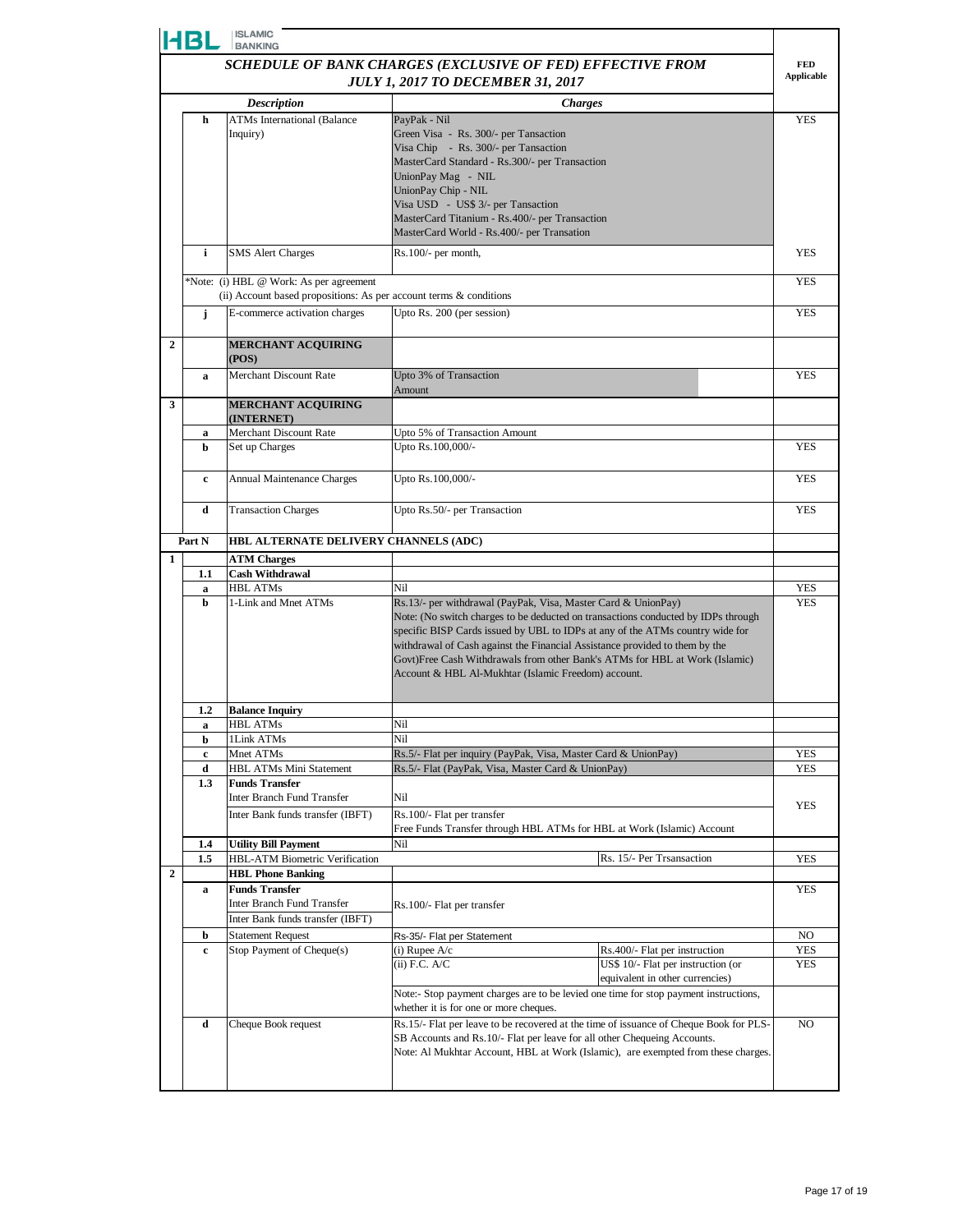|                | <b>HBL</b>                                                                                             | <b>ISLAMIC</b><br><b>BANKING</b>                                       |                                                                                                                                                                                                                                                         |                          |  |
|----------------|--------------------------------------------------------------------------------------------------------|------------------------------------------------------------------------|---------------------------------------------------------------------------------------------------------------------------------------------------------------------------------------------------------------------------------------------------------|--------------------------|--|
|                | SCHEDULE OF BANK CHARGES (EXCLUSIVE OF FED) EFFECTIVE FROM<br><b>JULY 1, 2017 TO DECEMBER 31, 2017</b> |                                                                        |                                                                                                                                                                                                                                                         |                          |  |
|                |                                                                                                        | <b>Description</b>                                                     | <b>Charges</b>                                                                                                                                                                                                                                          |                          |  |
| 3              |                                                                                                        | <b>HBL Internet Banking/HBL</b>                                        |                                                                                                                                                                                                                                                         |                          |  |
|                | $\bf a$                                                                                                | Mobile<br>Subscription                                                 | Nil                                                                                                                                                                                                                                                     |                          |  |
|                | b                                                                                                      | <b>Funds Transfer</b>                                                  |                                                                                                                                                                                                                                                         | YES                      |  |
|                |                                                                                                        | Inter Branch funds transfer                                            | Nil                                                                                                                                                                                                                                                     |                          |  |
|                |                                                                                                        | Inter Bank funds transfer (IBFT)                                       | Rs.100/- Flat per transfer<br>Free Funds Transfer through Internet Banking for HBL at Work (Islamic) Account                                                                                                                                            |                          |  |
|                | c                                                                                                      | Utility Bill Payment                                                   | <b>NIL</b><br>Electricity                                                                                                                                                                                                                               | NO                       |  |
|                |                                                                                                        |                                                                        | Sui Gas                                                                                                                                                                                                                                                 | NO.                      |  |
|                |                                                                                                        |                                                                        | Telephone<br>Water                                                                                                                                                                                                                                      | NO                       |  |
|                | d                                                                                                      | Cheque Book request                                                    | Rs.15/- Flat per leave to be recovered at the time of issuance of Cheque Book for PLS-<br>SB Accounts and Rs.10/- Flat per leave for all other Chequeing Accounts.<br>Note: Al Mukhtar Account, HBL at Work (Islamic), are exempted from these charges. | NO.<br>NO.               |  |
| 4              |                                                                                                        | <b>HBL Mobile Banking with Ufone</b><br>(USSD Channel)                 |                                                                                                                                                                                                                                                         |                          |  |
|                | a                                                                                                      | <b>Balance Inquiry</b>                                                 | NIL                                                                                                                                                                                                                                                     |                          |  |
|                | b                                                                                                      | Mini Statement                                                         | NIL                                                                                                                                                                                                                                                     |                          |  |
|                | c<br>d                                                                                                 | Utility Bill Payment                                                   | <b>NIL</b><br>NIL                                                                                                                                                                                                                                       |                          |  |
|                | e                                                                                                      | Mobile Bill Payment<br><b>Fund Transfer</b>                            | Rs.100/- Flat per transfer                                                                                                                                                                                                                              | <b>YES</b>               |  |
|                |                                                                                                        | Inter Bank funds transfer (IBFT)<br>Inter Branch funds transfer        |                                                                                                                                                                                                                                                         |                          |  |
|                | Part O                                                                                                 | DISPATCH / COMMUNICATION CHARGES                                       |                                                                                                                                                                                                                                                         |                          |  |
| 1              |                                                                                                        | Postages Ordinary                                                      | (i) Local (Within City) - Rs.30/- Flat per item.                                                                                                                                                                                                        |                          |  |
|                |                                                                                                        |                                                                        | (ii) Inland (Inter City) - Rs.50/- Flat per item.                                                                                                                                                                                                       |                          |  |
| $\overline{2}$ |                                                                                                        | (i) Local (Within City) - Rs.50/- Flat per item.<br>Postage Registered |                                                                                                                                                                                                                                                         |                          |  |
|                |                                                                                                        |                                                                        | (ii) Inland (Inter City) - Rs.70/- Flat per item.<br>(iii) Foreign Rs.200/- Flat per item.                                                                                                                                                              |                          |  |
|                |                                                                                                        |                                                                        | (iv) For Foreign Import LC Rs.1,200/- Flat per item.                                                                                                                                                                                                    |                          |  |
|                |                                                                                                        |                                                                        | (v) For Inland LC Rs.200/- Flat per item.                                                                                                                                                                                                               |                          |  |
| 3              |                                                                                                        | Courier                                                                | (i) Local (Within City) - Rs.150/- Flat per item or actual whichever is higher.                                                                                                                                                                         | N <sub>O</sub>           |  |
|                |                                                                                                        |                                                                        | (ii) Inland (Inter City) - Rs.250/- Flat per item or actual whichever is higher.                                                                                                                                                                        |                          |  |
| 4              |                                                                                                        | Foreign Courier                                                        | Rs.1,500/- Flat per item or actual whichever is higher.                                                                                                                                                                                                 | NO                       |  |
| 5              |                                                                                                        | Swift                                                                  | (i) Full Text L.C / Guarantee and long messages.Rs.1,500/- Flat                                                                                                                                                                                         | NO                       |  |
|                |                                                                                                        |                                                                        | (ii) L.C / Guarantee amendment and miscellaneous short messages Rs.600/- Flat                                                                                                                                                                           | NO.                      |  |
|                |                                                                                                        |                                                                        | (iii) All other Swift Messages Rs.500/- Flat                                                                                                                                                                                                            | NO.                      |  |
| 6              |                                                                                                        | Fax                                                                    | Rs.100/- Flat per message.                                                                                                                                                                                                                              | NO                       |  |
|                | Part P                                                                                                 | <b>INVESTMENT PORTFOLIO SECURITIES (IPS)</b>                           |                                                                                                                                                                                                                                                         |                          |  |
| 1              |                                                                                                        |                                                                        | IPS Service Charges to be applied on GoP SUKUK at Coupon payment once per annum                                                                                                                                                                         |                          |  |
|                | i                                                                                                      | <b>IPS Services Charges</b><br>IPS Custody Service Charges             | Nil                                                                                                                                                                                                                                                     |                          |  |
|                | ii                                                                                                     | Security Movement against IPS<br>Accounts                              | Only Funds Transfer charges through RTGS as per SBP guidelines                                                                                                                                                                                          | NO                       |  |
|                | iii                                                                                                    | <b>IPS</b> Statement                                                   | Quarterly Free                                                                                                                                                                                                                                          |                          |  |
|                |                                                                                                        |                                                                        | On Request Rs.50/- Flat                                                                                                                                                                                                                                 | <b>YES</b>               |  |
|                | Part Q                                                                                                 | <b>INVESTMENT BANKING</b>                                              |                                                                                                                                                                                                                                                         |                          |  |
| $\mathbf{1}$   | a                                                                                                      | <b>Advisory Fee</b>                                                    |                                                                                                                                                                                                                                                         | <b>YES</b>               |  |
|                | b                                                                                                      | <b>Succession Fee</b>                                                  |                                                                                                                                                                                                                                                         | <b>YES</b>               |  |
|                | c                                                                                                      | <b>Retainer Fee</b>                                                    |                                                                                                                                                                                                                                                         | YES                      |  |
|                | d                                                                                                      | Arrangement Fee                                                        |                                                                                                                                                                                                                                                         | <b>YES</b>               |  |
|                | e                                                                                                      | <b>Underwriting Fee</b>                                                | Negotiable on case to case basis.                                                                                                                                                                                                                       | <b>YES</b>               |  |
|                | f<br>g                                                                                                 | Participation Fee<br>Monitoring Fee                                    |                                                                                                                                                                                                                                                         | <b>YES</b><br><b>YES</b> |  |
|                | h                                                                                                      | <b>Commitment Charges</b>                                              |                                                                                                                                                                                                                                                         | YES                      |  |
|                | i                                                                                                      | Trustee / Agency Fee                                                   |                                                                                                                                                                                                                                                         | <b>YES</b>               |  |
|                |                                                                                                        | Out of Pocket Expenses                                                 | At actual or Negotiable on case to case basis.                                                                                                                                                                                                          |                          |  |